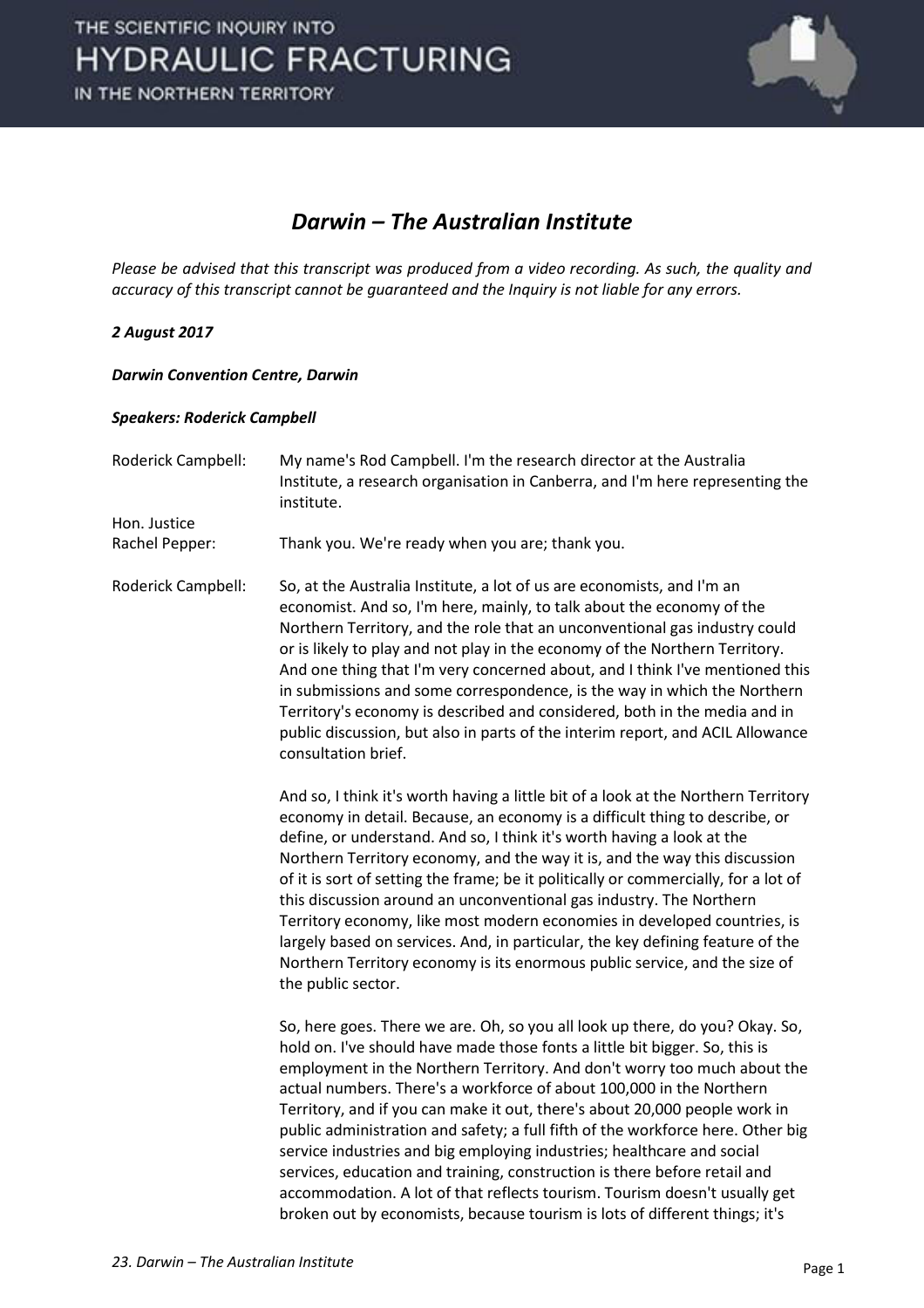

accommodation, it's transport, it's retail, it's food. So, that's why you don't see it up there.

 But, so like most other modern economies, the Northern Territory's based on services, but in particular, on this huge public service. And, just to compare to Australia; that's the key difference you can see there. Still, at the top, they're still in the same order. Is the key difference is that the Northern Territory has this public service of a fifth of its workforce, whereas, in the rest of Australia, that'd be more like, certainly, under 10%.

 Other than that, you can see that, with a few exceptions here and there, the NT's economy doesn't look radically different to the overall Australian economy. And so, in both the NT and Australia, mining ... And, for the next few minutes, when I saw "mining", I'm including oil and gas in there. Mining is a very small employer in the NT and in Australia overall. In Australia, it's about 2% of employment. In the NT, it is bigger than that; approaching 5%. And I'm sure you're all as anxious to get the next round of census figures as I am, which come out next month, and we can find out exactly.

 But, the key point being, employment in mining and extractive industries in the Northern Territory is very, very small. And most of the arguments around the potential for large increases in employment and numbers of jobs, certainly at the territory wide level; this is really not a factor that an expanded gas industry in the territory is really likely to bring. And we can see this ... What did I ... We can see this over time as well. Here, we've got the ABS labour force statistics for the last 30 years. And you can see employment in that territory has doubled in that time; from about 60,000 to over 120, 130,000. And mining's been a couple of thousand all that time. It's had a bit of an increase there towards the end, but so has employment overall.

 So, what really concerns me, coming back to my opening point, is to read statements like this is ACIL's consultation note. But, it's far from unusual. And I'll just read it out; "Job's growth in the Northern Territory is heavily influenced by major resource projects, with employment growth at its strongest during the constructions of key projects in the Territory, with falling levels of employment coming as the construction phase is completed." So, this idea that jobs growth in the Territory is heavily influenced by major resource projects; well, it doesn't look like that at that macro level, and even if we change the axis for mineral sector, and including gas and oil here ... So, we're changing the axis here so that mining employment is plotted on the right, and that redline at the top is still total employment, still going from 60,000 up to a bit over 120,000.

 And you can see that, certainly, from the 80's until about 2006, employment in the Territory nearly doubled, and employment in the mineral sector actually declined throughout that time; including through the period of the construction of the Darwin LNG terminals, which went from June 2003 to January 2006. And I've got that roughly marked with that first arrow there. You can see that, through that time, in fact, overall employment in the NT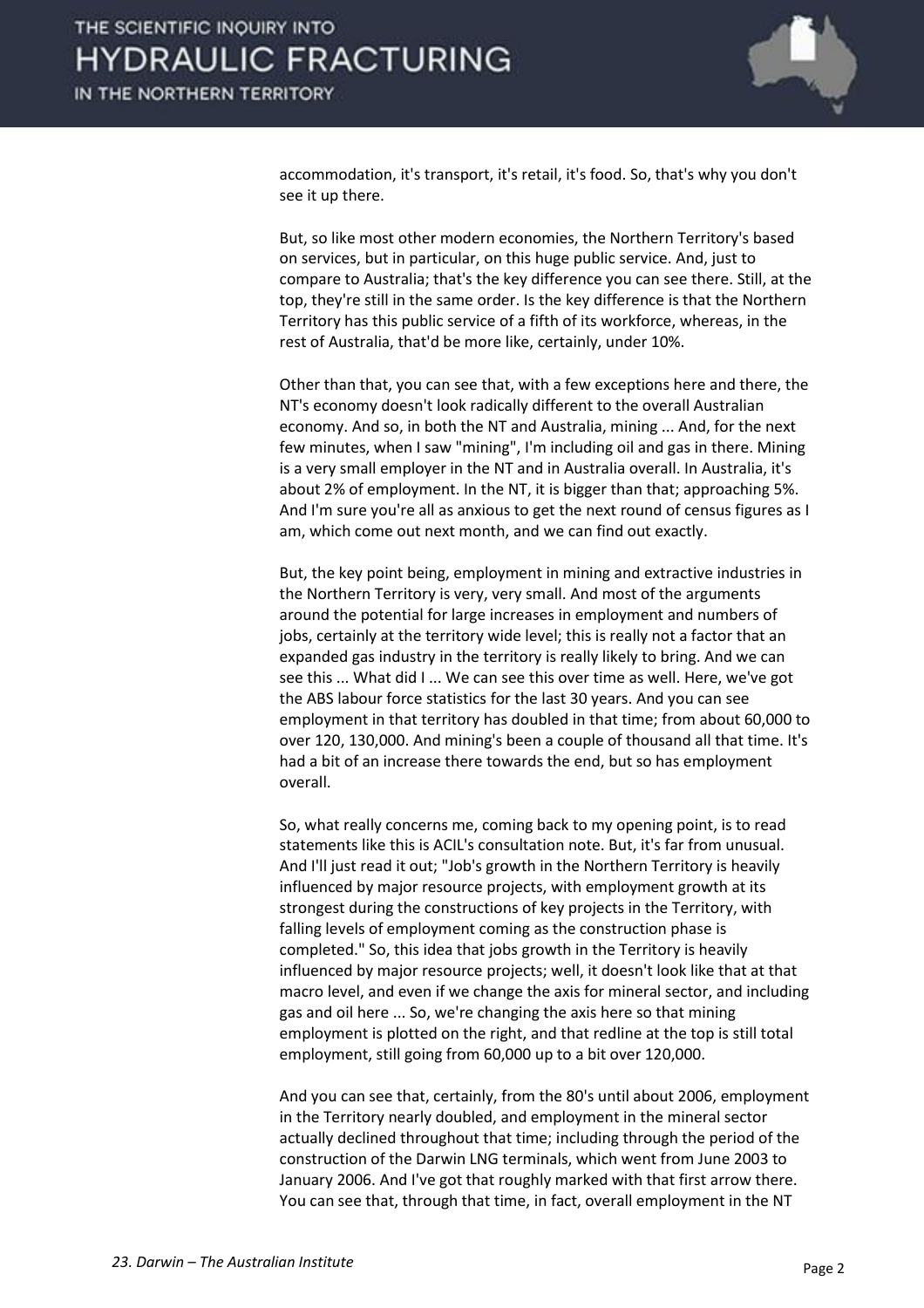was stagnant, and only really began to grow again later. Another commonly cited example is the INPEX Project, which began construction in late 2012. You can see that employment in the NT had been growing strongly for several years before that, and there's really no obvious correlation or causation there at all.

 And so, I'm very worried that a lot of the debate around this whole policy issue is framed in the terms of economic benefits in general, and at times, jobs in particular. And that's really not borne out by data. And economics is, you know, not really a science; it's a very subjective discipline. And I'm worried that, when we go into economic assessment with preconceived ideas about what drives jobs growth, or other economic factors in an economy and in the NT; I'm worried about how that influences how assessment like ACIL's might be carried out. But, we'll be talking a lot more about ACIL very shortly.

 Let's move onto other aspects, because, as I said, an economy is not a simple thing, and not an easy thing to just define by one measure. I guess I like talking about employment as a first thing to talk about, because I think it's something that really affects most peoples' lives more than a lot of other issues. But, another good one to talk about is government revenue. And here, we've got stacked bar charts of the last three years ... Or, in fact, this financial year, next financial year, and last financial year in the NT budget. And you can see that the NT government has revenue of around six and a half billion dollars each year, around four and a half billion of it comes from the Commonwealth, and, in purple, at the top, you can see is little under two billion ... I can't quite read the numbers myself ... Of own source revenue, payroll tax, licenses, fines; things like that. Government services.

 And, in green there is all royalty revenue from all mining and extractive industries there. It's usually around \$170 million a year, so that's about between 2 and 3% of the NT budget revenue. For aficionados of budget papers, and so on, you'll notice that the only thing missing from the green section is uranium royalties, which are collected by the Commonwealth, and they're about two or three million dollars a year. So, there is a line there; you just can't see it.

 But, the point being that the goods and services provided by governments in the NT are overwhelmingly paid for by the Commonwealth, and the rest of the NT economy, and only to a very, very small degree by mineral royalties. And so, when I've seen statements in the press, mainly, and by quite prominent people saying, "We need to expand our gas industry to fund the NT budget," even a huge expansion of the NT gas industry would only bring a very small change to the NT budget. There really just isn't the potential for any kind of gas industry in the NT to change this fundamental balance of how the NT government funds itself.

 Not only is the potential for that not there ... We'll talk a little bit more relating to the nature of the gas industry itself. But, this is the nature of our Commonwealth. All states and territories look, to some degree, like this.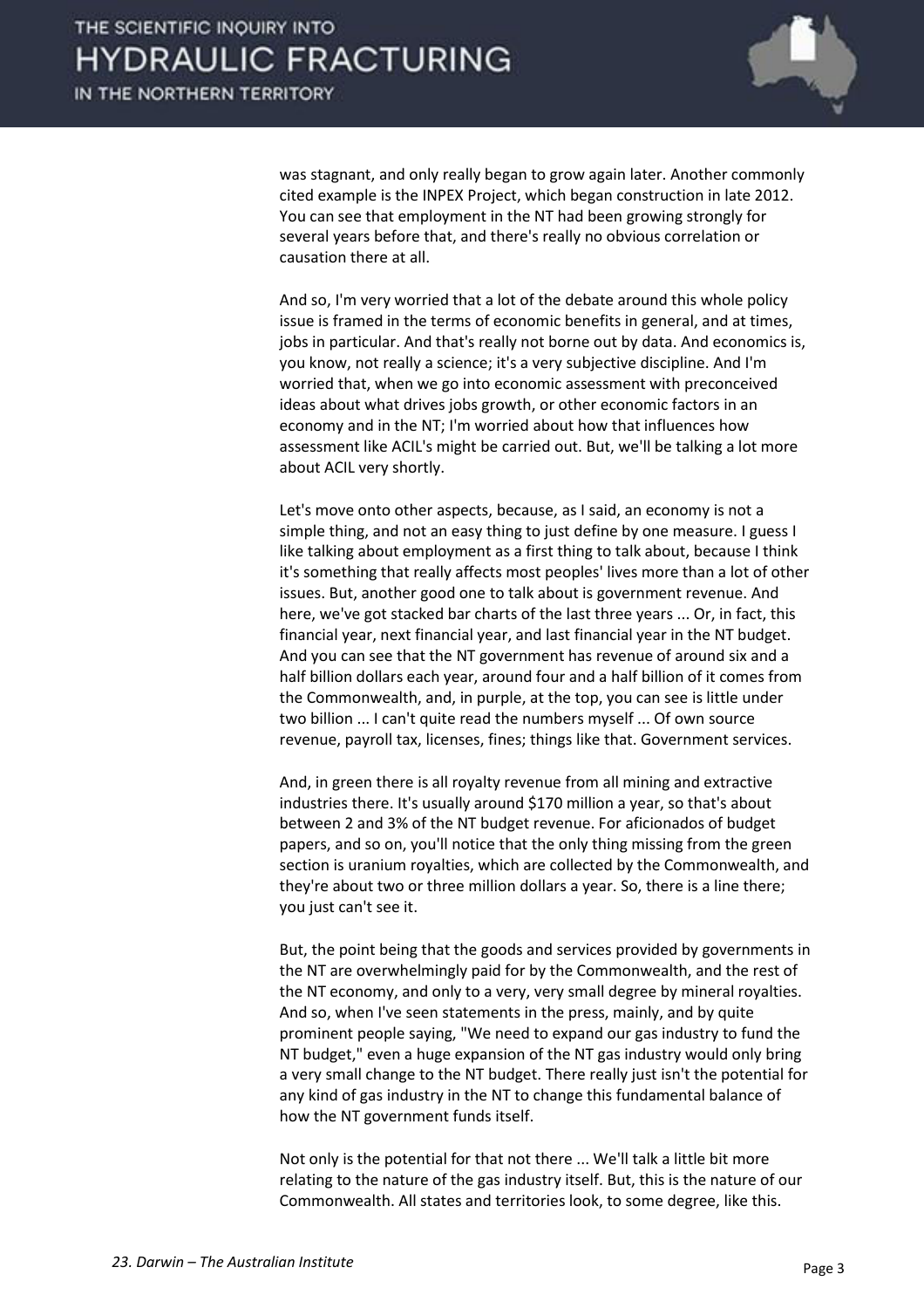IN THE NORTHERN TERRITORY



This is not unusual at all. New South Wales gets 2% of its revenue from coal royalties. WA peaked at about 12% during the mining boom, and is now back at about 13%. And so, this is not unusual. The Commonwealth collects almost all of the tax revenue in Australia. That's how our system is. And, in fact, there's a clue in the name there; it's a common wealth. Our tax system is all about a common level of services, a common level of government funding depending on need, and depending on revenue raising ability.

 It's not about states and territories wanting to gain ... And, again, I'm quoting from media reports ... "Gain independence from Canberra." It can't happen, and it's not meant to happen. Even WA is finding this out, and I think there's a legitimate debate to be had around how our tax system works, and horizontal fiscal equalisation, and the GST system. I think that debate is right to have, and we'll have it every year, and every coag. And the NT treasury's core business should be going in there and fighting for the best interest of their constituents, in terms of distributions from the commonwealth. And the NT government's other core business should be delivering services in the most efficient way. And I'm sure anyone who's spent much time in the Territory has amazing stories of how ... Let's try and put it positively; how things could be run more efficiently here. That should be core business for the government of the Northern Territory, rather than hoping to work some kind of economic miracle via policy change around mineral exploration and extraction.

 So, I think employment is really important to look at in the NT economy. I think government revenue is really important to talk about ... Sorry. Here's one of the examples that's concerning me, from ACIL's report. Similarly, just in the framing of this ... And this is just a snapshot from their introductory section, saying the Northern Territory's budget projects five consecutive net operating deficits, with net debt rising from 2.4 to 5 billion. The Northern Territory raises 1.9 billion in revenue from its own sources and recorded spending of 6.5 billion. The government relies on Commonwealth grants to fund a large proportion of its operations.

 And the next section is fracking. And I did raise this with ACIL, and maybe it's an accident, maybe it's not, but maybe it's subconscious; there is this enormous preconception in my observations of the Territory ... And I spend a little bit of time up here; I've got family here. That the gas industry could come to our rescue. We've got this deficit, and projected for more deficits. We're meant to have deficits ... That's not quite right. The Commonwealth is meant to fund most of the Northern Territory budget. And that's okay. It's okay that the NT has an enormous public sector. Because I would argue ... Maybe this is something for discussion later; that the role of the NT economy is to deliver goods and services to Territorians over a huge area, in areas that are very expensive and difficult to get to. The role of the NT economy is to defend our northern coastline, to provide health and education services to people who live here; and that's expensive, and almost certainly going to be done by the public sector for the foreseeable future. And that's sort of how our system currently is.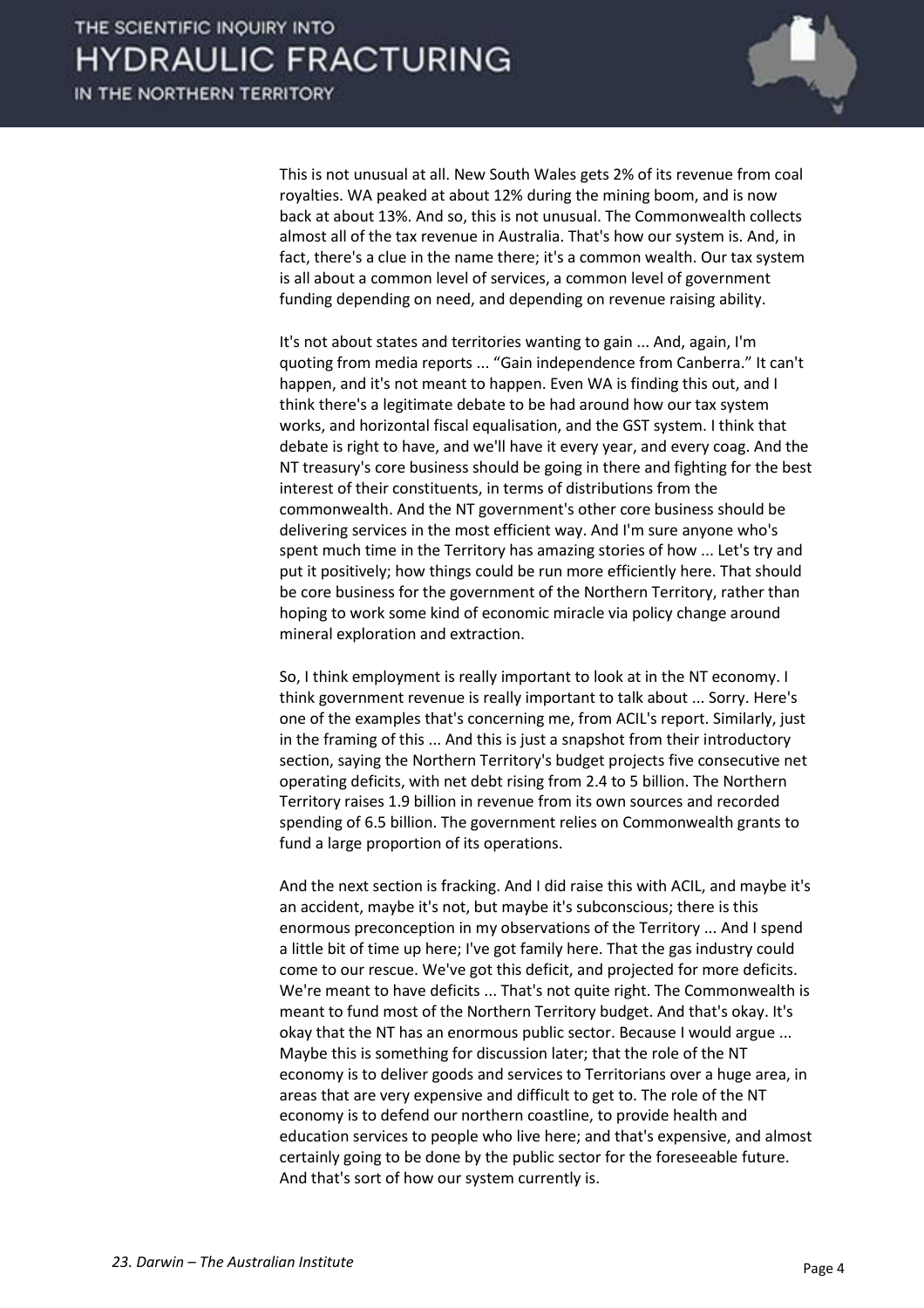

 So, another way of looking at the economy, having talked a little bit about employment and government revenue, is a lot of economists' favourite; gross domestic product, or gross state product. And here is where you can see the mining sector is a large contributor, or does account ... I don't like the word "contribute" so much there, which implies giving something for nothing. Mining does account for a little bit under 15% of gross ... I'll say state rather than mumbling through gross Territory product. It is a big section of that. And, if you look down to the next bar down, the public sector accounts for a smaller amount of gross state product. If this is the way you're choosing to measure an economy ...

 Now, there's a whole debate around whether or not gross state product, gross domestic product, is a good way of measuring anything; of measuring the welfare of people. And I'm happy to go into that; there's some amusing examples. But, I think it's particularly problematic in the case of the Northern Territory. And, looking at the mining sector and the public sector, because gross state product is, as the name suggests, the value of what's produced there. It's not the income that is derived from that production. And so, a project like, for example, INPEX has been largely built with international capital, by largely Japanese companies. And so, currently, INPEX is producing lot of gas, and putting it on a boat, and that's a good thing, and it's contributing to GSP. But, a lot of that money is actually going back to Japan; how profitable or not that is, is a bit of a different question, but it's certainly going into a return to capital, and a return to any lenders there.

 So, I would argue that, in terms of the importance to Territorians, and indeed to Australians; by measuring the importance of an industry in gross state product terms, as opposed to employment, or government revenue, or even, instead of gross product, net income terms; you're almost certainly overstating, or this is the top end of how you can describe a mining industry, or any industry that's funded by a lot of foreign capital. At the opposite end of the extreme is the public sector, because the activities of the public sector almost, by definition, don't reflect the full economic value of what they're doing. The midwife visiting an outstation; whatever her contribution to GSP is, I would argue from a welfare economics perspective, or just from a general social perspective; her contribution, as it's measured in terms of GSP, in no way reflects her contribution to the pregnant mother and child that she is servicing.

 The same thing can be said about service men and women defending our northern coastline, and contributing to defence and peacekeeping operations in our near neighbours. Their contribution, as it'll be measured in their wages, and other technical aspects of accounting for GSP, doesn't reflect the fact that we are a secure and defended country. And so, GSP is almost the worst possible way to measure the public sector and its economic importance. And it's, I would argue, the most optimistic measure of the mining oil and gas industry. And so, this is the measure that I would argue should be given the least importance in considering the economics of a potential fracking industry in the Territory. And this is why I'm so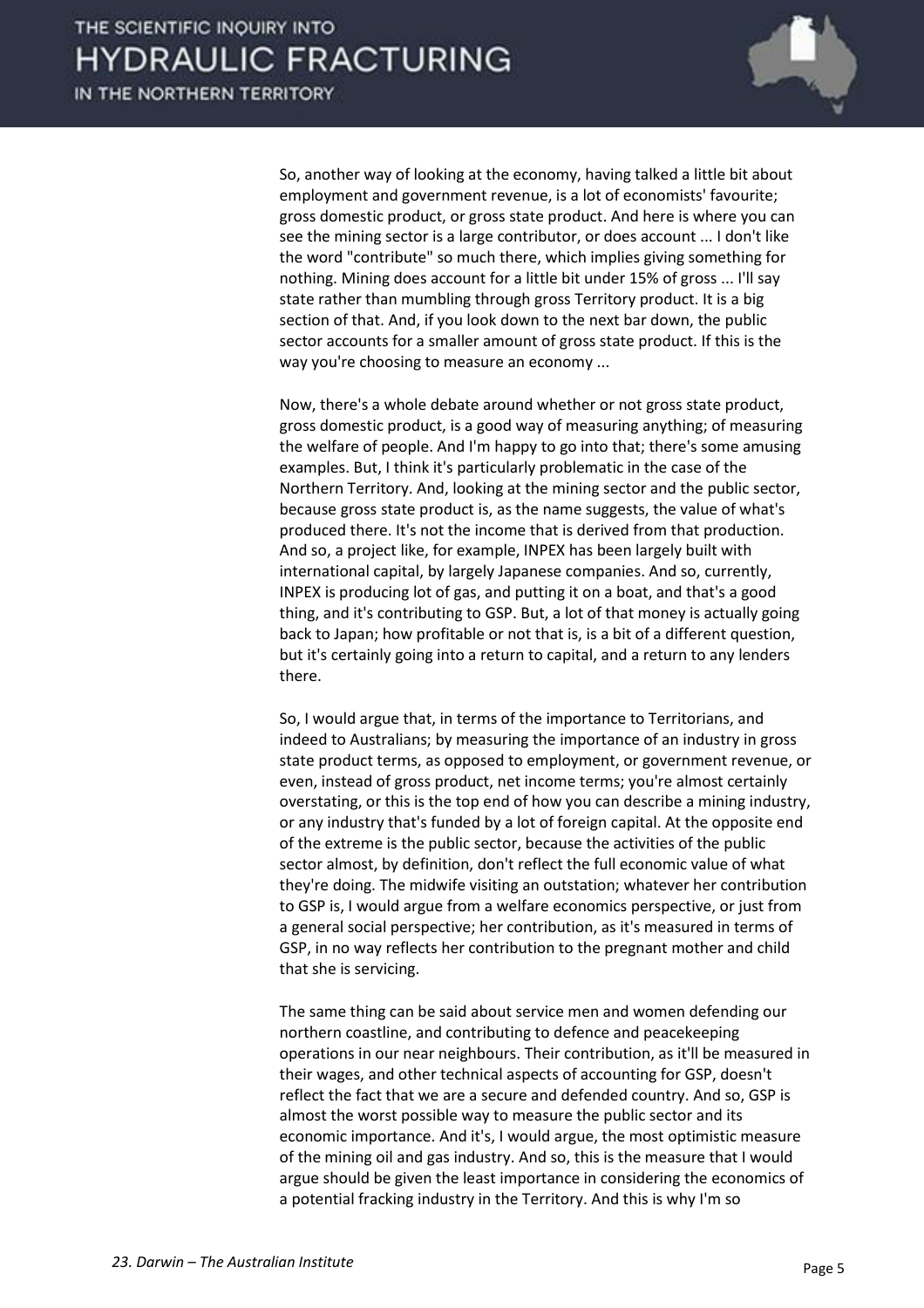

concerned that it seems to get the most importance in public discussion, and in my discussions with ACIL so far.

 And so, just as an example, from the interim report ... I haven't got the page number on there, but this is very early in the economics section; I think it's the second paragraph of the economics section. It leaps straight to gross state product. It's grown from 15 billion to 22 billion, however, economic growth is forecast to moderate as the Territory transitions from investment led growth to predominately export-driven growth. All of these factors; I think I could mount a fairly strong argument that they're not true even at face value. But, when you're talking about investment-driven growth, really they're talking about, particularly, INPEX, and the large amount of money that's gone in there, and exports of LNG. If that's the sort of growth you're talking about, that's the sort of growth that I think has the least potential to help the people of the Northern Territory.

 So, I've said to ACIL, and I've said to anyone who will listen all the way up the Stuart Highway; just looking at growth numbers is not really very useful in terms of understanding the welfare impacts for Territorians. But, we might come back to that when we talk about ACIL modelling later. Because I just wanted to take another ... This might be the first paragraph of the interim report's economic section; and I realise it's a very preliminary section. But, it says, "The structure of the Territory's economy substantially deviates from that of the national economy," it certainly does, "reflecting its abundant natural resources, large public sector, defence presence, and small private sector that is significantly influenced by major projects."

 I don't have many problems with that, except leading with the abundant natural resources framing. And the suggestion that the Territory has a big and important natural resource sector really isn't supported by data. It was this sentence that actually make me do this calculation, which I found really interesting; maybe I'm the only person in the country. Certainly, it didn't get many retweets. But, I worked out mining value added; so, the value of mining production less the costs of mining it, basically, payments to other industries. This is basically the measure of GSP, or it's one way of measuring GSP. Mining value added by area in Australia. And I must confess, as somebody who's driven through the Latrobe Valley my entire life, I was a little bit proud of Victoria has the greatest mining value added by area in the country; probably because we're quite a small state with quite a big mining industry.

 In fact, the NT brings up the rear. The NT has the lowest value added per square kilometer in the country. And so, this idea that the NT has abundant natural resources that we really just need to get on with exploiting; it's not supported by data. Now, what's sort of going on here; I mean, in some sense, it's a bit of a dinky comparison. But, I think it reflects a couple of things that are worth talking about. Perhaps what we're seeing here, of the Northern Territory having such a low value of mining per area; perhaps that's a reflection of geology. Perhaps that's just what's in the ground, and no one can do very much about that. But, it's also probably a reflection of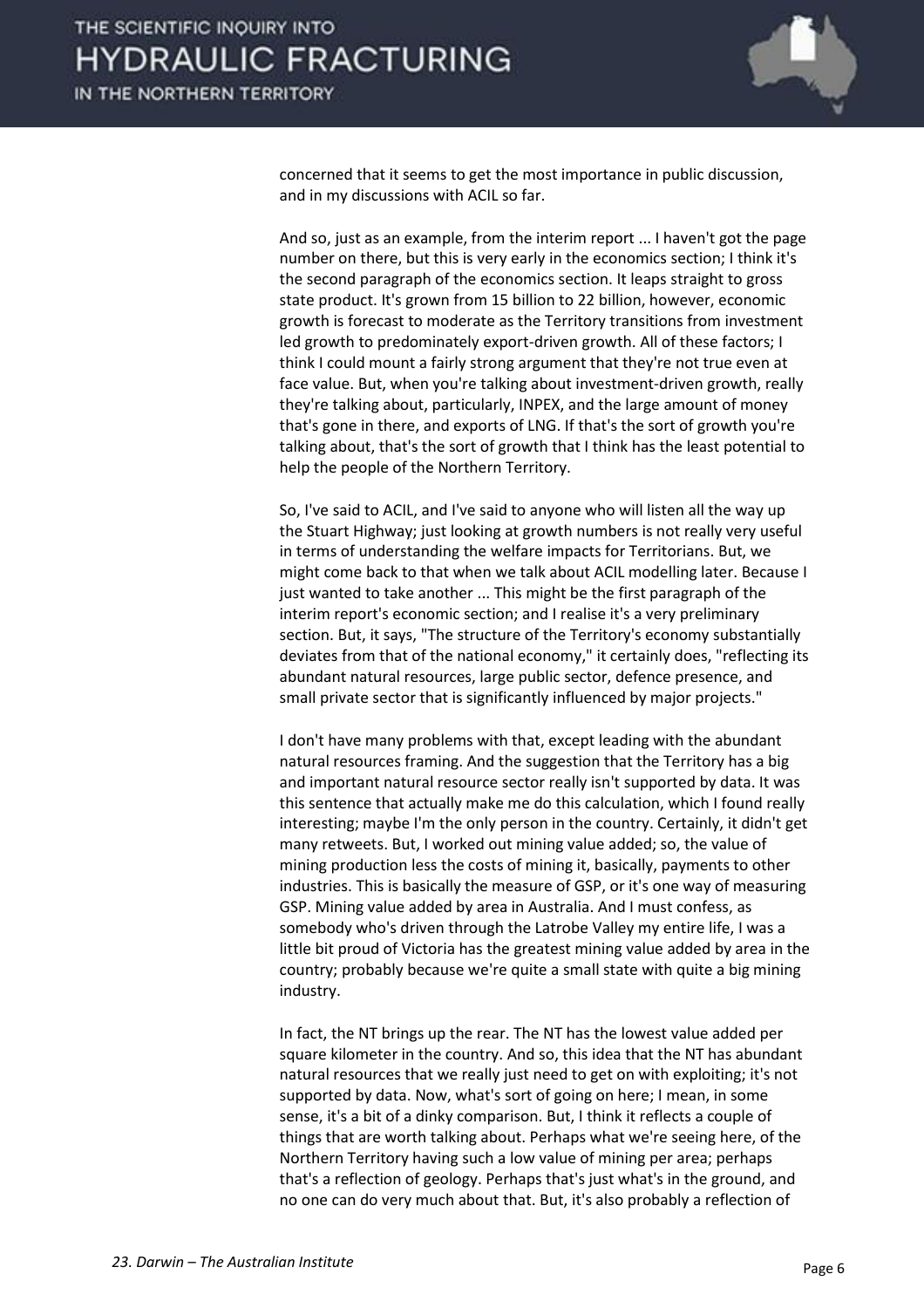costs and distance to markets. If the coal deposits of the Latrobe Valley were in the middle of the Tanami Desert, they would almost certainly be unexploited. That's why the Galilee Basin in Queensland, that there's a lot of excitement about at the moment; it has a huge amount of coal, but it's a long way from markets.

 And, in fact, there's great quotes. I should have got them out. There's a great Adam Smith quote, the founder of economics, and the author of Wealth of Nations, where he talks about, "The value of a coalmine is really only as good as how far away it is from its market." And so, we might be seeing something here about the geology of the Northern Territory, but I'm not an expert in geology. But, I think what we're certainly seeing is that exploiting natural resources in the NT is an expensive and really economically efficient or profitable exercise. There's not that many mines in the NT; I think there's only 12 or 13 operating mines in the Territory. The entire Territory iron ore industry is currently in care and maintenance, or suspended operations.

 So, mining in the Territory is a precarious business. And that's really what we're seeing here. Well, though it might be too cute and Victorian centric little statistic there, I think it makes this point quite strongly; that for anything to be economically viable in the NT, it's got to be really pretty special. And I would argue that the gas industry is unlikely, or an unconventional gas industry in unlikely to be particularly special. We've done enough graphs for the moment.

 I think you've had a couple of talks that have talked a little bit about likely costs of extraction from NT unconventional gas resources. I'm using those words a little bit carefully. I think gas is unlikely to be any different here. I think, based on numbers reported from analysts like Wood Mackenzie, city bank analysts, the main ones I've read about; they're suggesting that the extraction of gas in the NT will come in in around \$7.50 a gigajoule, or I've seen another estimate of \$5 to \$8 a gigajoule. So, that's to get it to the well head. That's to get it out of the ground. That's comparing to projects like ... I'll put some of this together in writing with proper references, which I didn't get time to do in the last day or two. But, you're comparing that to places like Bass Strait, which are doing it for memory about \$2 a gigajoule.

 I've heard ... Again, I'd have to look this up. But, countries like Qatar can get a gigajoule of gas out of the ground for, I think it's under a dollar a gigajoule.

Rachel Pepper: 20 cents. 20 cents, we've heard.

Roderick Campbell: Oh, is it that low? And most of the east coast's coal seam gas reserves are between sort of \$3 and \$6 a gigajoule. So, obviously, all these numbers are very preliminary, and I know that's a key bugbear of gas companies, that they haven't been able to do enough drilling, and enough testing. But, what analysts are initially saying is that this is going to be expensive gas. And that's also what we're seeing in the data for the entire mining sector of the

Hon. Justice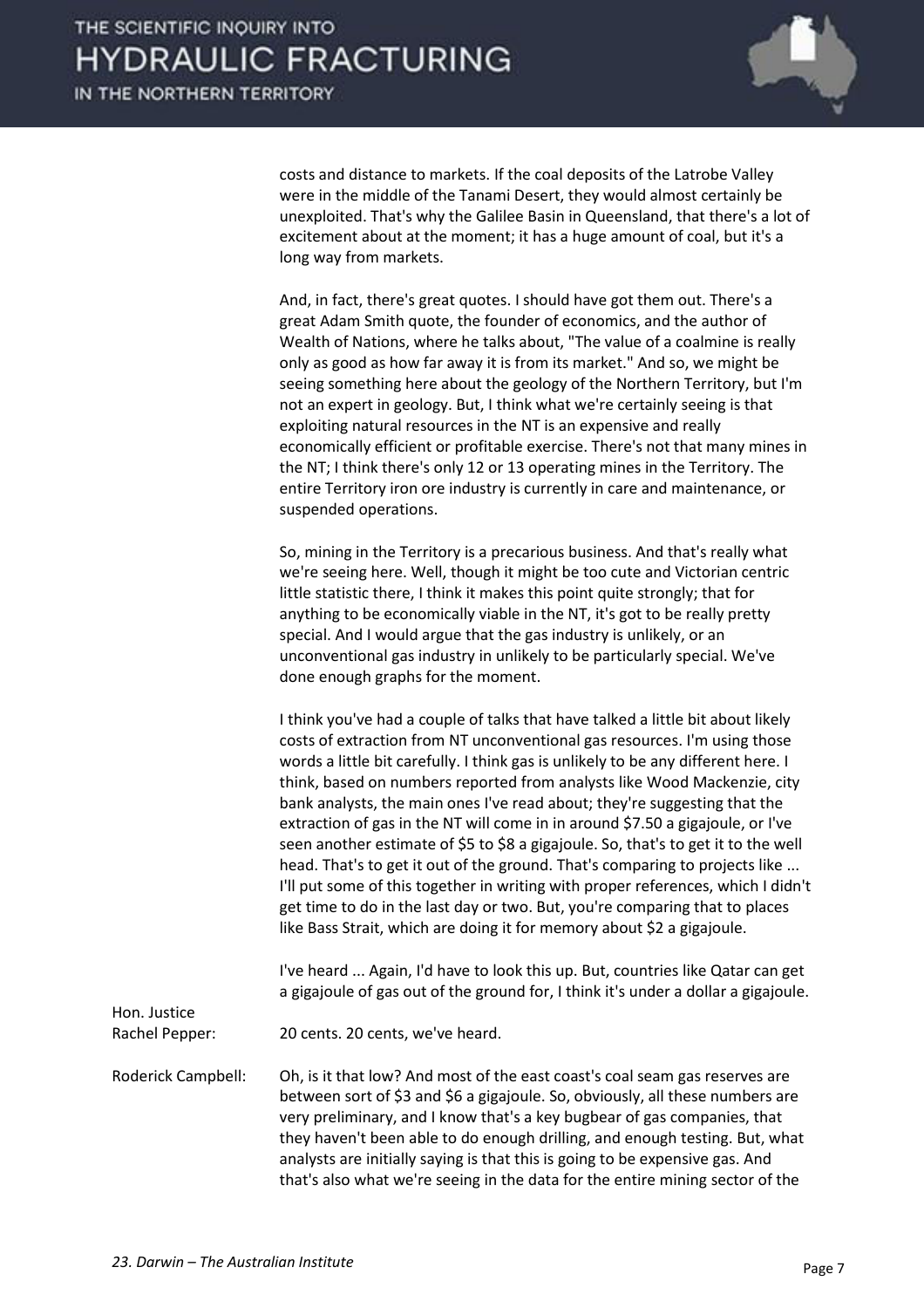

NT; that getting it to market and getting it to market profitably is very, very difficult.

 And I think it's worth bringing up, just while we're thinking about wellhead costs, that the APIA report by Deloitte that preceded this inquiry, it was 2015; it assumed wellhead costs of about \$3 of a gigajoule. And, in fact, they included in that a return to capital. So, that oft quoted report of, "Oh, we could just have 6,000 jobs if we let the gas industry do what it likes;" it's based on a wildly optimistic scenario that really isn't supported by any analysis or historical precedent.

 And that's where I'd like just to turn to some of the media coverage of some of these finds. "Origin energy sizes up Beetaloo gas price, and they could be sitting on a multibillion dollar resource several times the size of the north's west shelf." I'm paraphrasing here, this isn't ... I'm happy to provide the full reference; you've probably read it. "All it needs now is the green light to get gas flowing." And then, much further down in the article, you hear, "Citi Group has calculated the economics of Beetaloo gas would be challenged by high pipeline costs. While Wood Mackenzie says that, even if the moratorium were lifted tomorrow, large commercial volumes of NT gas are probably at best second half of next decade's story. The reported visited the Northern Territory courtesy of Origin Energy."

 Very similar story around the same time, I imagine they went on the same trip; "Matt Chambers travelled to Beetaloo as a guest of Origin Energy, Origin's sitting on Beetaloo shale gas bonanza." I love the word "bonanza". So, "It could have the kind of gas that has made the Permian Basin in West Texas the hottest ticket in onshore oil of late, to the extent that extra expected production is weighing down oil prices." Now, this is some serious hype, but buried deep in the article, you get, "Citi have estimated a break even cost of \$4 to \$8 per gigajoule at the wellhead before a potential cost of \$3.35 to transport the gas to the east coast. This makes it potentially expensive, given prices at Gladstone."

 So, beneath a lot of the hype are some crushing economic realities that this is highly unlikely, or at least highly uncertain. And so, I'd like to have a think about what does that mean? It's possible that there are areas that could have relatively cheap gas to get out. But, the NT doesn't need a handful of cheap wells. The NT already has heaps of gas. The NT has more than enough gas coming from the Blacktip Project that comes ashore at Wadeye. And we know that because the entire point of the northern gas pipeline that would go across to Mount Isa from near Tennant Creek; the entire point of that is to sell gas that Power Water had bought years ago, thinking that the Gove aluminium smelter would run on gas, and that they'd pipe it out there. They pre-bought far too much gas, and now they're wondering what to do with it, "Ah, we'll pipe it east." And I'm happy to talk about that as a proposal at length later.

 But the point here is, the NT has heaps of gas. The NT doesn't need a handful of good wells. The NT itself doesn't need any wells, because they've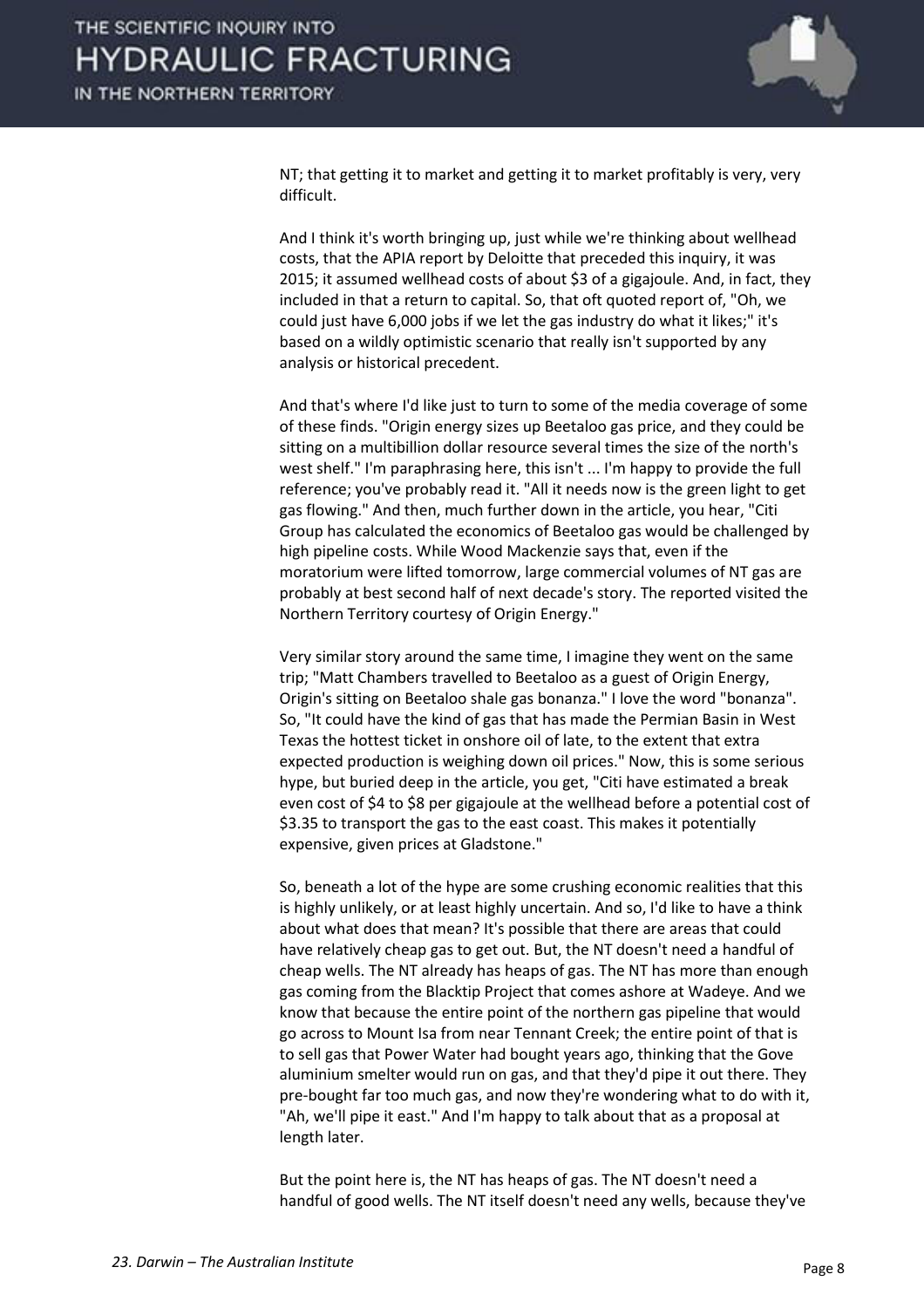

got so much gas. So, what might you need for an unconventional gas industry to hopefully be profitable? Well, you'd need scale. It's likely to be very marginal. So, you usually approach low margins with cranking up the scale. And so, you'd need a lot of wells. You'd need a lot of investment in infrastructure. And I'm not sure that that's what's being modelled or consulted with communities, and I'm sure that the panel's more across this issue than I am.

 But, I've heard reports that the social impact assessors are not necessarily asking people about a project of really quite considerable size. And I think that's what the sort of economic realities, and the history of minerals projects in the NT is suggesting; that if this was going to be viable, and I'd say it's always going to be marginal, it'd need to be really big and, commensurately, the environmental risks of that are a lot larger than a handful of wells somewhere nice and easy to monitor and enforce conditions on. I think you're looking at a high risk industry rather than a low risk. We're not looking at a situation like ... As I think was referred to in the interim report; we're not looking at a situation like the US, where the US was a big market itself, a big market that was generally short or importing energy. The NT is already exporting gas. It already has a lot of its own. It doesn't need more.

 And so, the idea that some of the upsides of the unconventional gas boom in the US can be replicated in Australia don't reflect the reality of the NT, and I'd argue, don't reflect the reality a little bit further east. But, we might talk about them in a second.

 So, if the whole thing's so un-viable; why are we even here? And I saw on the ABC that that was a question asked earlier in the week. And I generally agree with, I think it was Bruce Robertson from IEEFA, that we're unlikely to see a really viable, profitable industry develop here. And I think it was Bruce saying, so arguably, none of us should be here. But, of course, there's plenty in it for some people. If you're a gas company, and an exploration company, and you've bought your exploration licences to go out and have a poke around, you've found a bit; the existence of a fracking moratorium is clearly affecting the value of your project. You want that lifted, even if you never intend to put the shovel in the ground yourself, because you're not that big a company, you don't have that much capital; you want this ban lifted so that you can, hopefully, sell it on to someone else.

 The value of your project is affected by policies such as this; if you're a big company, you might have all sorts of other motivations here. You might be trying to secure and amount of supply, no matter how unlikely you are to use it, but you might want to secure some amount of supply for strategic reasons for your LNG plants over on the east coast. Conversely, you might want to make sure one of your competitors doesn't get that. And, of course, as a big company pushing towards marginal projects, you might just hope that the government might just subsidise the hell out of it, and do it all for you, and make it viable.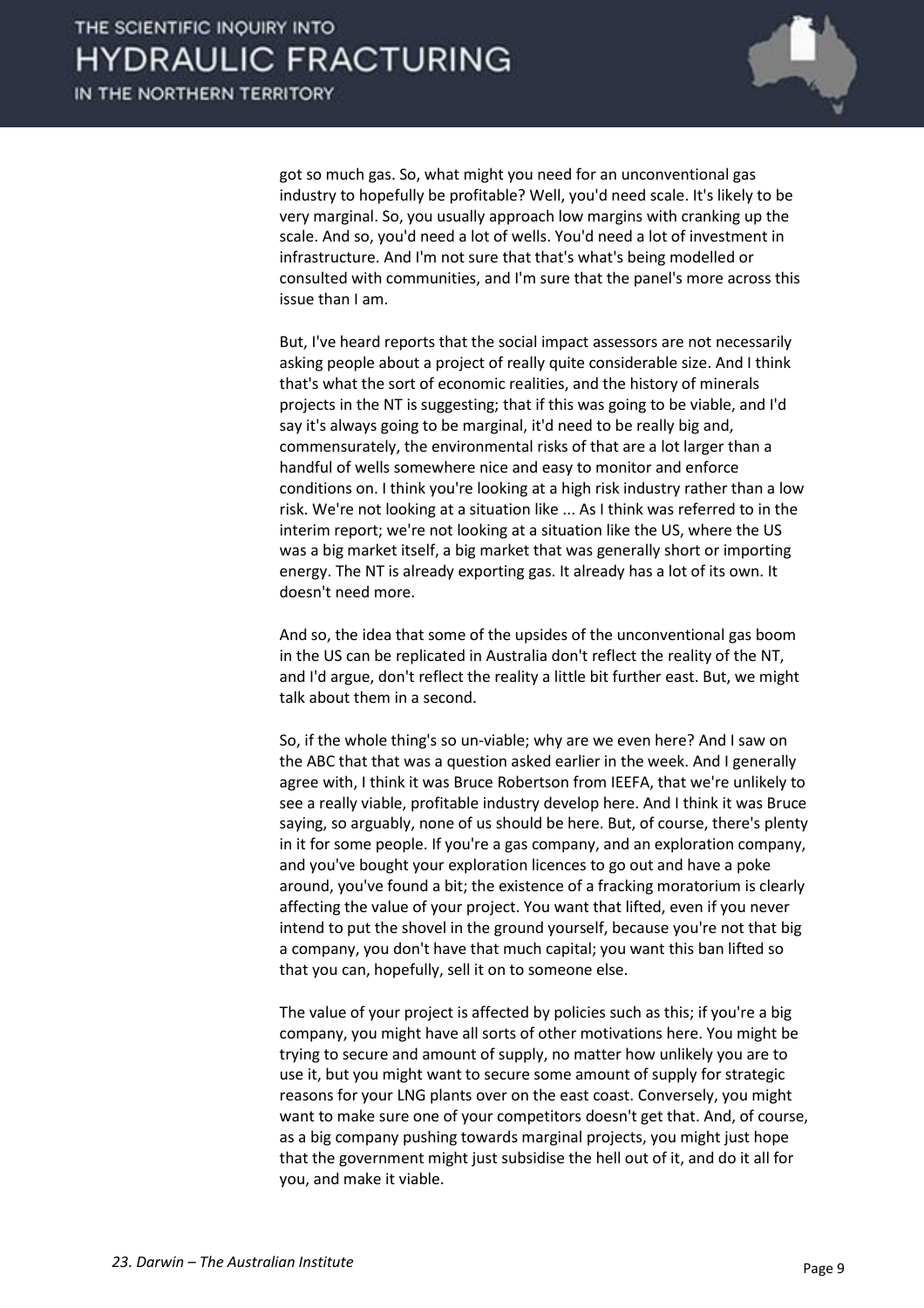

 And, if that seems unlikely, just look at Queensland, and the whole mess of the Adani Project; where we're really looking at putting a billion dollars worth of tax payers' money, hundreds of millions of dollar's worth of free coal, and all sorts of other infrastructure potential subsidies at a project that really isn't viable. And it can't be viable, because if it was viable, it wouldn't be eligible for the billion dollar loan; but, let's not go down that rabbit hole at this point.

 And, of course, if you're an individual within a large company whose job it has been to manage your NT gas projects, it's pretty bad for your career if we have to write that off, eventually. If the company is carrying ... And we'll come to an example shortly. Carrying assets on its books at considerable value, and you're the manager of that project, or indeed the approvals manager, or some title like that, and you don't get it approved, and you or your boss has to front up to the board and say, "You know that asset we've got on our books at \$100 million, it's not worth anything anymore."

 There's huge incentives for companies of all sizes and for individuals within companies to push for approval of projects that are not necessarily economically viable. And there's a fantastic decision, which I'm quite pleased with, that's just come out of the New South Wales Planning and Assessment Commission saying exactly this in relation to a coal mine in the Bylong Valley, where they go into a bit of detail, and they take quotes from the proponents about why you would pursue what appears on the face of it to be an uneconomic project.

 So, while it's in individuals' and companies' interests for us all to be here talking about overturning the fracking moratorium, it's not in the interest of NT citizens. NT citizens already have enough gas. They don't get a great deal of money out of the industry, and they don't get a lot of jobs. It's not in the wider Australian interests, because of the economics of unconventional gas in the Territory, it's extremely unlikely that expensive gas from the Territory can be piped east to somehow push down gas prices in the east. I'm happy to go into more detail on that if you'd like, but I realise time is growing short. And, similarly, the development of unconventional gas in the territories is not really in the interest of the wider world, where we have what appears to be an abundance of supply of LNG at the moment, at a time when demand for LNG is, if not falling, certainly falling short of expectations.

 I'd just like to move on, I guess, to a few detailed comments about ACIL Allen, and some of my interactions with them in our consultation period. So, I realise that the panel has said, and ACIL has said that no assumptions in their modelling will be made without the panel's understanding and oversight. Unfortunately, this doesn't reflect the reality of how economic modelling works. They've already made many decisions. They've made a decision to focus on GSP, gross state product, that I've argued is not a good measure of what we should be focusing on. They've made that decision because it's easy for their model, and it's what their model usually does.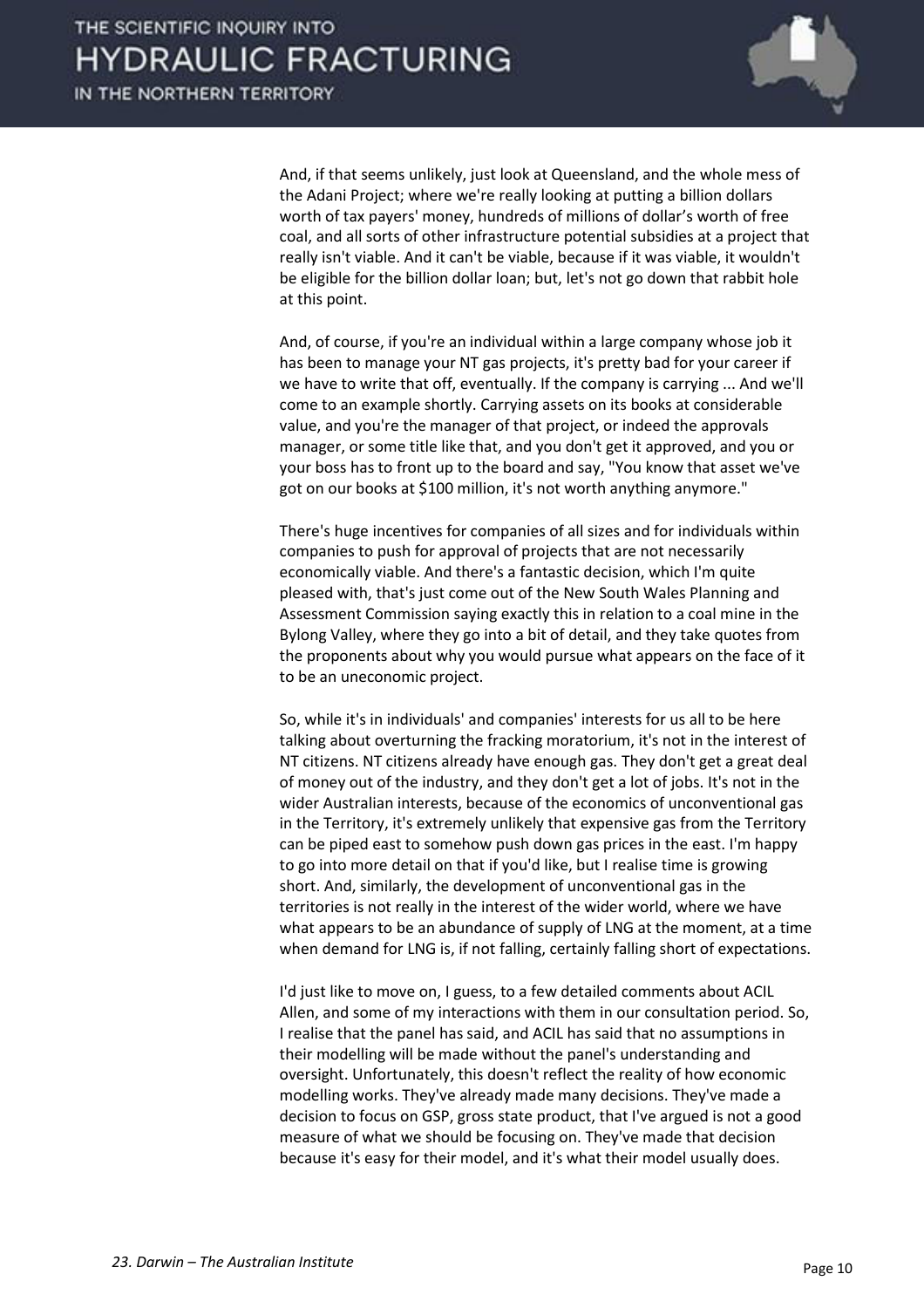IN THE NORTHERN TERRITORY



 They've already decided on using a CGE model. And maybe a CGE model is a good idea in some ways, but a CGE model takes no account of what happens with water. And one of my big concerns from our consultation was, I wasn't speaking with the modeler; I was speaking with the project manager, who, from my conversation with him, clearly didn't understand CGE modelling. It's quite a specialised field. And when I said to him, "Are you looking at using a micro industry approach," he actually didn't know what that means. And that doesn't mean that he's not a good economist, it doesn't mean he's not a good project manager, but he doesn't understand how a CGE model works, because micro industry approach is one that ACIL certainly use ... This is an example from the Narborough Gas Project, which, as you can see, projected economic impacts, 4.1; the first thing they will look at is real GDP. That's how their assessments of gas projects tend to work.

 And, another cut from that project, a brief look at water availability, but it doesn't actually form part of the model. We can talk about that later; I'm anxious to not run over time. So, here's this micro industry approach, which I asked, "Are you looking at taking this approach?" Which almost certainly I knew they would, because I've looked at these models in a lot of detail; in fact, in the New South Wales Land and Environment Court in front of Justice Payne. And so, I do know a fair bit about how this works, and this approach will largely ignore all of what we've talked about of the viability of these projects.

 And micro industry approach is attractive for a CGE modeler to take because it's nice and neat. You go along into the project proponent, in the case of the Narborough Gas Project that ACIL did Santos, and you say, "What's your budget for how much you're going to spend on each thing in each year?" And you really just put it in as an extra line at the bottom, and it works very neatly. Whereas, if you're asking the modeler, "What would happen if the existing gas industry expanded by some percentage or other in different years," it's a much more complex project to go through your model. And there's pros and cons to this, but there's a lot of cons, and I wanted to talk about that with ACIL, and we were unable to, because their representative didn't actually know how this worked.

 And we know that there's a problem with how this model takes financial viability, because ... I've sort of put them the round way around. Down on the bottom, you can see that ACIL estimated that the Narborough Gas Project is projected to increase the real economic output of the Narborough region by \$11 billion. Which sounds big, and strong, and economically viable, and great. Unfortunately, if the quote above that is from Santos posted in February 2016, when due to price impacts and other things effecting the oil and gas industry, they've posted an impairment on their assets and financial statements; the effect of this impairment is to write down the remaining book value of the New South Wales assets. Santos carries the Narborough Gas Project on its financial statements at zero. Whereas, ACIL's assessment is saying it will bring economic output of \$11 billion.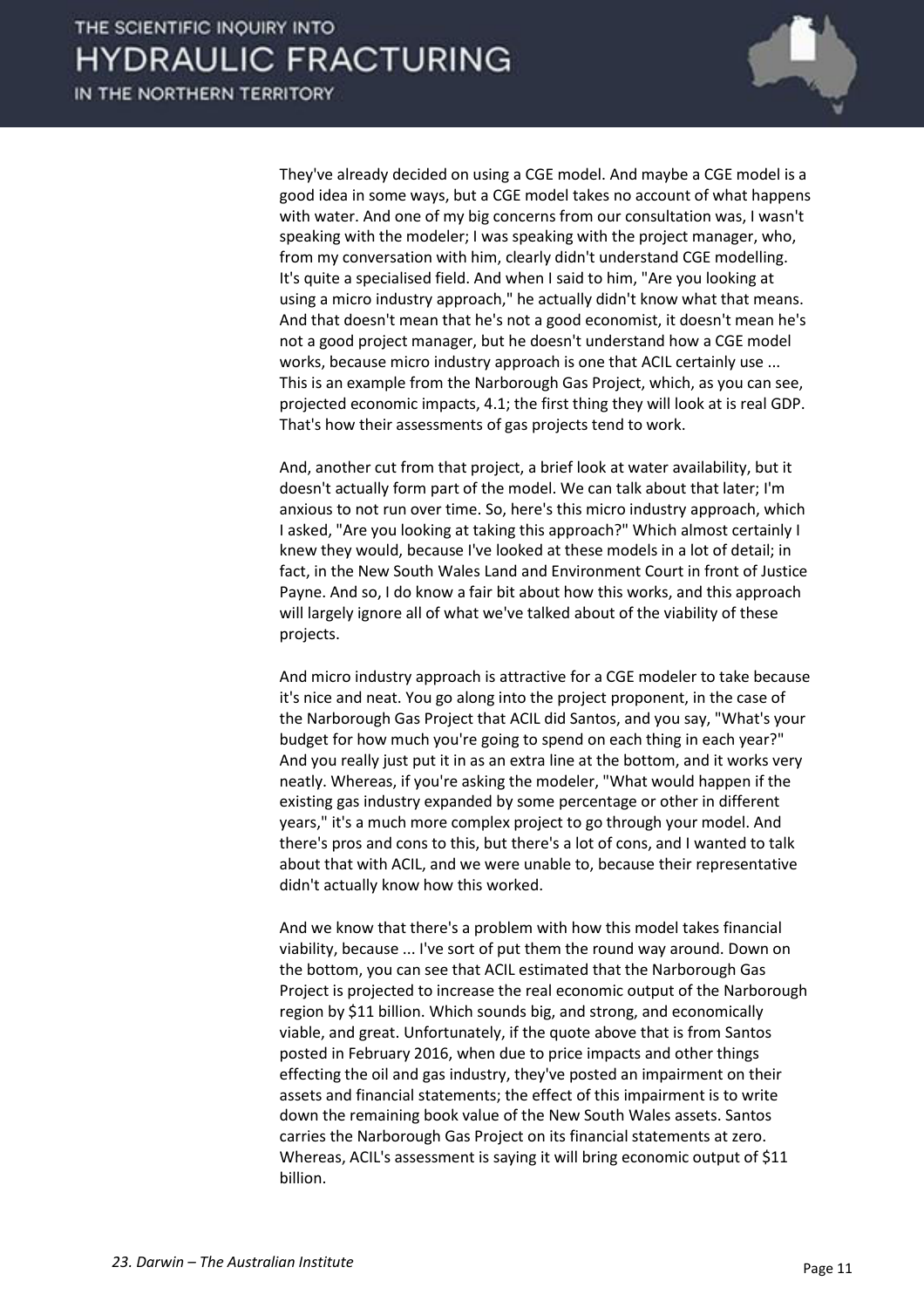| Now, GSP and book value are not quite the same thing; but, zero and \$11<br>billion are not the same thing either. And the reason for this screaming<br>disparity between what investors in the stock market know about Santos,<br>and what ACIL's model was telling New South Wales planning, is that ACIL's<br>model, taking a micro industry approach, assumed the viability of it. And so,<br>that's why I think it's really problematic if ACIL are taking this approach. And<br>this is not an isolated incident. And, just as a final example, in the NT, ACEL<br>have also recently done the economic impact of the proposed Nolan's |
|----------------------------------------------------------------------------------------------------------------------------------------------------------------------------------------------------------------------------------------------------------------------------------------------------------------------------------------------------------------------------------------------------------------------------------------------------------------------------------------------------------------------------------------------------------------------------------------------------------------------------------------------|
| Project, a mineral sands project near Alice Springs.                                                                                                                                                                                                                                                                                                                                                                                                                                                                                                                                                                                         |

 And, look, I'm generally opposed to the idea of an unconventional gas industry in the NT. I've no bone to pick with a mineral sands project near Alice Springs or Aileron, but I really have a bone to pick when economists ... And you can see at the top there; they've assumed operating expenditure of \$188 million a year, revenue of \$520 million a year. They're assuming earnings before interest, and tax, and so on. They're assuming, essentially, a profit of \$332 million a year. Any company that should be turning a cash profit of \$332 million a year have done some back of the envelope conversations. The stock market should value that company at between \$1.3 and \$2.1 billion, depending on discount rates.

 As you can see, in the bottom of the slide, just a look at Yahoo Finance yesterday; the stock market values are at fewer resources at \$40 million. So, you need to be very careful with what goes into assessments by commissioned economists like ACIL, because they have a tendency to not look hard at whether or not that's realistic. If they'd done that with their company, they would sort of say, "Well, there's probably a problem here because the stock market values this at about 20 times less than what our assessment's saying it should be." It's not that ACIL can't do good work and haven't; I was really interested in some of their work that was reported in the Sydney Morning Herald yesterday, looking at the Adani Project. But, based on my conversations with them so far, I'm very concerned at the way this modeling's likely to work, and the way our consultation's gone so far. So, I'll leave it there, and I hope we've got time for a few questions.

| Hon. Justice       |                                                                                                                                                                                                                                                                                                                                                                                                                                                                                                              |
|--------------------|--------------------------------------------------------------------------------------------------------------------------------------------------------------------------------------------------------------------------------------------------------------------------------------------------------------------------------------------------------------------------------------------------------------------------------------------------------------------------------------------------------------|
| Rachel Pepper:     | Thank you very much, Mr. Campbell. Just a few things I wanted to, perhaps,<br>correct, or at least inform you of. First, in relation to [inaudible], they've<br>been instructed to use the estimates, as has ACIL Allen, given to us by Origin<br>and Santos. At the moment, that's all we can go on in terms of the size of<br>the projected industry. And, indeed  I don't know what you were watching<br>this morning, but Santos was quizzed about those estimates this morning,<br>and reiterated them. |
|                    | I don't think we've ever said in the interim report that we're looking at<br>something like the United States market.                                                                                                                                                                                                                                                                                                                                                                                        |
| Roderick Campbell: | It was a short reference to it.                                                                                                                                                                                                                                                                                                                                                                                                                                                                              |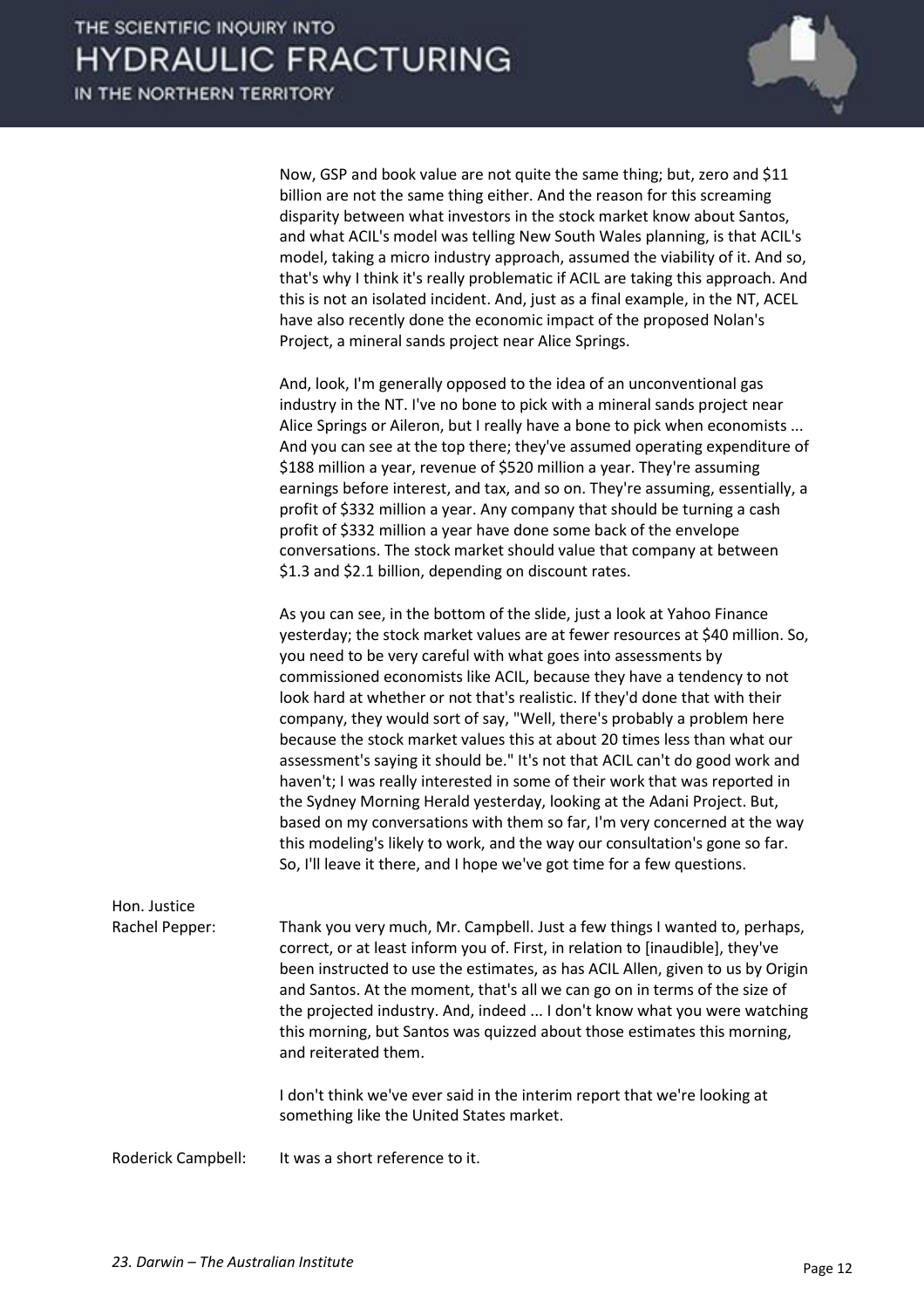IN THE NORTHERN TERRITORY



| Hon. Justice<br>Rachel Pepper: | Oh. In any event  Finally, I just wanted to ask, just in relation to  You<br>appreciate that ACIL Allen was selected to do the work for the inquiry on the<br>basis of a public tender. Did you submit a tender?                                                                                                                                                                                                                                                                                                                                                                                                                                                                                                                                                                                                                                  |
|--------------------------------|---------------------------------------------------------------------------------------------------------------------------------------------------------------------------------------------------------------------------------------------------------------------------------------------------------------------------------------------------------------------------------------------------------------------------------------------------------------------------------------------------------------------------------------------------------------------------------------------------------------------------------------------------------------------------------------------------------------------------------------------------------------------------------------------------------------------------------------------------|
| Roderick Campbell:             | No.                                                                                                                                                                                                                                                                                                                                                                                                                                                                                                                                                                                                                                                                                                                                                                                                                                               |
| Hon. Justice<br>Rachel Pepper: | Why not?                                                                                                                                                                                                                                                                                                                                                                                                                                                                                                                                                                                                                                                                                                                                                                                                                                          |
| Roderick Campbell:             | We're a research organisation, and we don't generally focus on<br>commissioned research. We're not really set up to do our work for state<br>governments or agencies set up by them. Which doesn't mean we haven't in<br>the past, but, at the moment, we didn't have the capacity to do that.                                                                                                                                                                                                                                                                                                                                                                                                                                                                                                                                                    |
| Hon. Justice<br>Rachel Pepper: | Any questions at all?                                                                                                                                                                                                                                                                                                                                                                                                                                                                                                                                                                                                                                                                                                                                                                                                                             |
| Dr. Vaughan Beck:              | You were talking-                                                                                                                                                                                                                                                                                                                                                                                                                                                                                                                                                                                                                                                                                                                                                                                                                                 |
| Hon. Justice<br>Rachel Pepper: | Dr. Beck.                                                                                                                                                                                                                                                                                                                                                                                                                                                                                                                                                                                                                                                                                                                                                                                                                                         |
| Dr. Vaughan Beck:              | If I may, you were looking at opportunities for developing the gas market.<br>You did mention that there could be possible strategic reasons for the gas<br>companies to developing the market in the Territory, and you did mention<br>potential application, or supplied LNG trains. So, would you care to<br>elaborate on that particular possibility?                                                                                                                                                                                                                                                                                                                                                                                                                                                                                         |
| Roderick Campbell:             | Yeah. I think it's really interesting that both Origin and Santos have both got<br>LNG facilities in Gladstone, and particularly Santos reportedly struggling to<br>find the gas to put into that. And so, if you were an aggressive, or very<br>competitive gas company in Australia, and you wanted to make one of your<br>competitors feel a bit more pain, why wouldn't you try and stop them from<br>getting their hands on supply that they might otherwise be very keen to take<br>on, even at very sub economic rates, because of the money that they've put<br>in their LNG facilities.                                                                                                                                                                                                                                                  |
|                                | That's purely hypothetical, but the idea that you might like to have some<br>degree of certainty around your access to and rights to extract a particular<br>resource  I guess this is a big issue with approvals; they tend to confer the<br>right, but not the obligation to extract something. And so, if you're looking<br>down the track at how much gas you might have, maybe not next year,<br>maybe not in the next 10 year, but in the really long term; is it worth<br>spending a few million dollars now to get the right but not the obligation to<br>ensure you've got supply in 15 years time, when maybe a friendly<br>government has built a better pipeline, or some other way of getting to that<br>gas. Maybe it's a gamble on very high prices. Maybe there could be a big<br>war in the Middle East, or something like that. |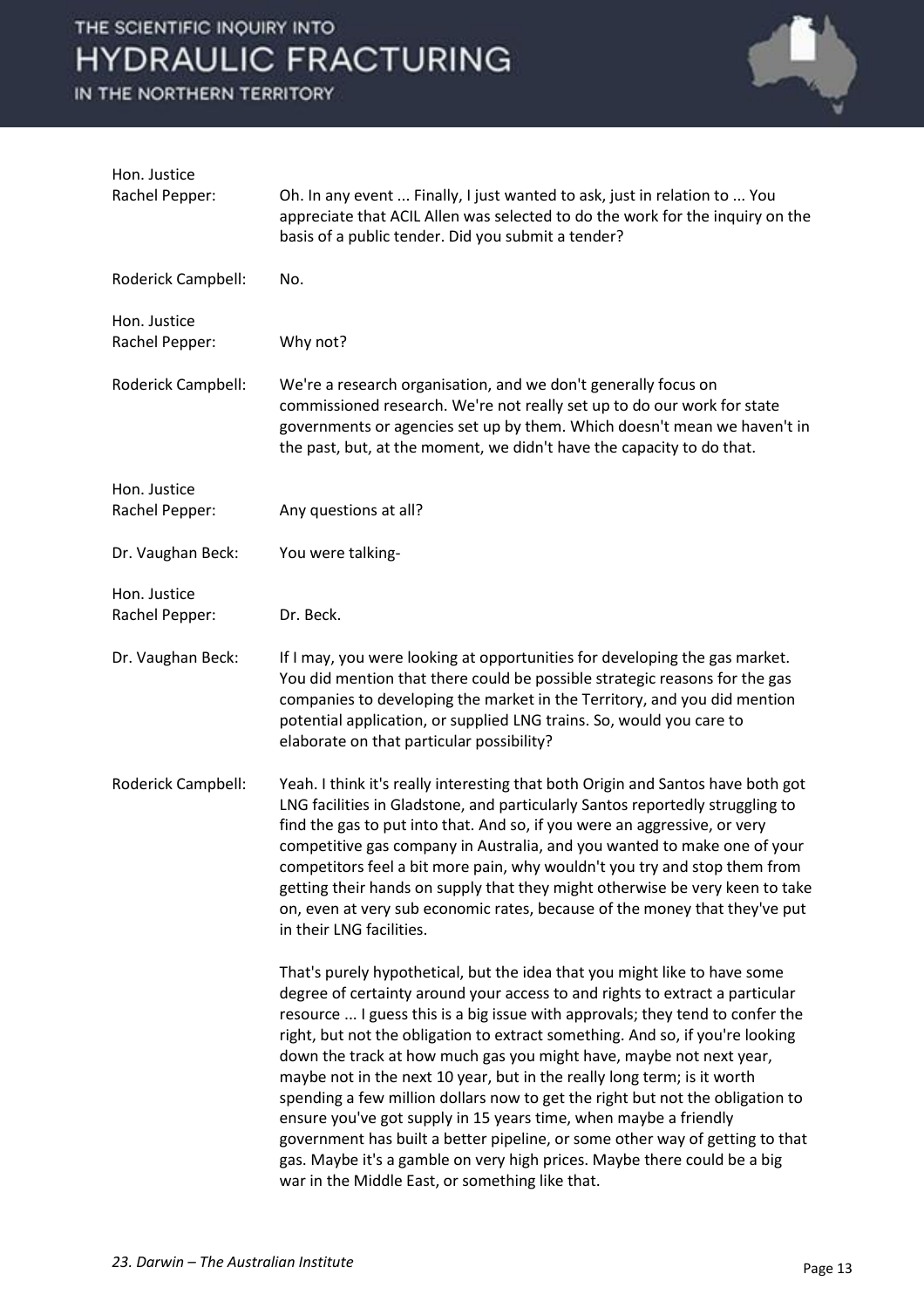IN THE NORTHERN TERRITORY



 There's a lot of value, and economists and financiers usually refer to it as option value, and options trading, usually, is based on this idea that you have the option to, but not the obligation to do something. And so, I think there's a strong incentive for resource companies, particularly if you've built a big expensive facility like an LNG train, and maybe if you've got the right but not the obligation to build more LNG trains in the future at Gladstone, as I know some proponents do. Then, a relatively small investment to get that option value could be seen, as I say, a strategically good move, rather than necessarily something that reflects in financial statements or in economic assessment.

Dr. Vaughan Beck: I understand what you're referring to in terms of option values, but in the context of the Northern Territory, you said that one company might try to stop other companies developing. But, at the moment, we've got each of the companies, Santos, Origin, and [inaudible]; each have got exploration permits. So, I'm not sure how you use the word stop development given that there's potential exploration options that are already there and available to the three companies.

Roderick Campbell: I guess I'm sort of wanting to say things cautiously, because I wouldn't want them to be misinterpreted. But, and this is purely hypothetical, I think if you were Santos, and you've got this struggling LNG project, perhaps the great bonanza in the Northern Territory, or the best part of it, could be something that your board or your shareholders are particularly interested in exploring; because you're in a vulnerable position with your troubled LNG asset. And I wonder, and I emphasize that this is speculation; would a corporate competitor like Origin be interested in ensuring that Santos didn't get access to the better part of that resource for their own competitive reasons. This is speculation.

| Hon. Justice                   |                                                                                                                                                                                                                                                                                                                                                                                                                                                                 |
|--------------------------------|-----------------------------------------------------------------------------------------------------------------------------------------------------------------------------------------------------------------------------------------------------------------------------------------------------------------------------------------------------------------------------------------------------------------------------------------------------------------|
| Rachel Pepper:                 | Is it ever.                                                                                                                                                                                                                                                                                                                                                                                                                                                     |
| Dr. Vaughan Beck:              | Indeed. Okay. I note your comment about speculation.                                                                                                                                                                                                                                                                                                                                                                                                            |
| Hon. Justice<br>Rachel Pepper: | Hang on, Dr. Smith.                                                                                                                                                                                                                                                                                                                                                                                                                                             |
| Dr. Ross Smith:                | Let's take you back to the employment figures that you had very early on in<br>the presentation, and just point of clarification; when you're talking about<br>employment within the resources sector; I presume that was only direct<br>employment, and it wasn't that all indirect employment was in the other<br>categories, a number of which seem to, in the Territory, seem to have<br>certainly some relationship to the resources. Is that fair enough? |
| Roderick Campbell:             | Yeah. So, those figures are all the industry that the ABS categorizes people,<br>or in fact, they've categorized themselves as working in on census night. And<br>so, indirect employment is a bit of a vexed question, and it tends  The<br>Australian Institute put out some estimates a few years ago; if all industries<br>calculated their indirect employment as well as their direct employment,                                                         |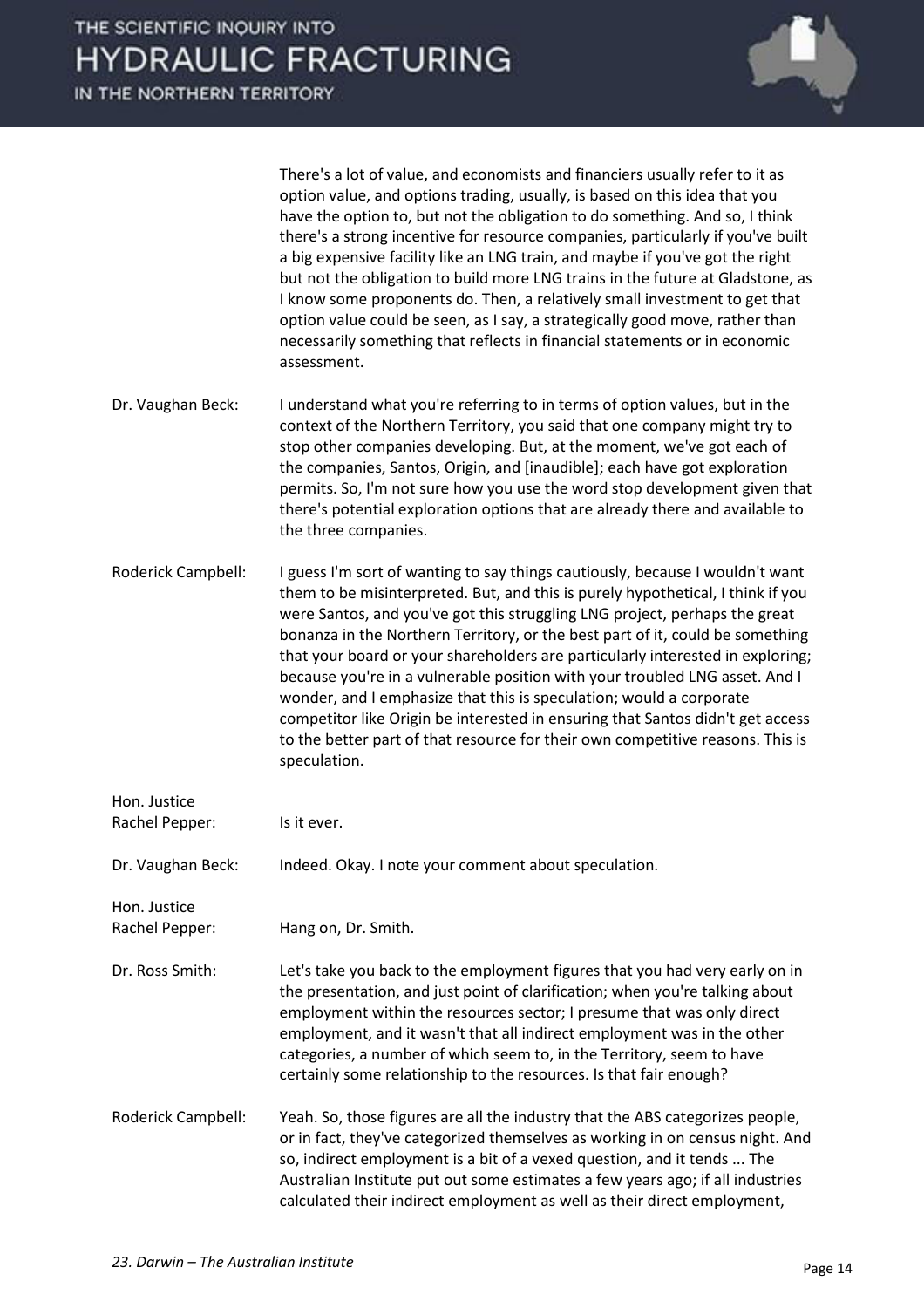IN THE NORTHERN TERRITORY



we'd end up with a labour force about three times larger than it actually is. We'd need about 60 million people in Australia.

|                    | The calculation of indirect jobs is a fraud and subjective exercise, and that's<br>what we're seeing all these arguments over will Adani create 10,000 jobs, or                                                                                                                                                                                                                                                                                                                                                                                                                                 |
|--------------------|-------------------------------------------------------------------------------------------------------------------------------------------------------------------------------------------------------------------------------------------------------------------------------------------------------------------------------------------------------------------------------------------------------------------------------------------------------------------------------------------------------------------------------------------------------------------------------------------------|
|                    | 1,400 jobs. The idea that we should go ahead with a particular project based<br>on its indirect jobs calculations, I think is really problematic. Those<br>calculations are really subjective and difficult, and I think proponents have<br>an obvious incentive to overstate them. I think, in terms of the particular<br>graphs we had up there, you could probably argue some of what's classified<br>as construction would relate to the construction of LNG facilities. So, yeah.<br>There's certainly crossover there, and I think that's worth talking about on a<br>case by case basis. |
|                    | But, regardless, I just think the notion and framing employment in the NT is<br>driven by the resource sector really isn't borne out by any data, whether or<br>not you're including indirect jobs or not.                                                                                                                                                                                                                                                                                                                                                                                      |
| Dr. Ross Smith:    | I think it certainly fair to say that calculations, what number there are-                                                                                                                                                                                                                                                                                                                                                                                                                                                                                                                      |
| Roderick Campbell: | Because nurses and teachers create indirect jobs as well. They also have<br>jobs, drive cars and get haircuts, and eat pies, and the pie shops buy meat,<br>and that sort of thing as well. So, everyone has indirect jobs.                                                                                                                                                                                                                                                                                                                                                                     |
| Dr. Ross Smith:    | And some parts of the public service are related indirectly to the resources<br>industry.                                                                                                                                                                                                                                                                                                                                                                                                                                                                                                       |
| Roderick Campbell: | Certainly.                                                                                                                                                                                                                                                                                                                                                                                                                                                                                                                                                                                      |
| Dr. Ross Smith:    | So, there's a number of sectors of employment within the Northern<br>Territory that certainly do either exist in the resource sector as well-                                                                                                                                                                                                                                                                                                                                                                                                                                                   |
| Roderick Campbell: | I'm sorry-                                                                                                                                                                                                                                                                                                                                                                                                                                                                                                                                                                                      |
| Dr. Ross Smith:    | It can be overstated, but it can also potentially be understated that the<br>importance of indirect jobs, in the title job market, in the territory we do<br>need to be careful. Thank you.                                                                                                                                                                                                                                                                                                                                                                                                     |
| Roderick Campbell: | I'm sorry, was there a question at the end there?                                                                                                                                                                                                                                                                                                                                                                                                                                                                                                                                               |
| Dr. Ross Smith:    | No, no. I was thanking you-                                                                                                                                                                                                                                                                                                                                                                                                                                                                                                                                                                     |
| Roderick Campbell: | Oh, thank you.                                                                                                                                                                                                                                                                                                                                                                                                                                                                                                                                                                                  |
| Dr. Ross Smith:    | Because I think it was good that you pointed it out that it's complicated and<br>that it can be overstated, but I was saying it can also be understated.                                                                                                                                                                                                                                                                                                                                                                                                                                        |
| Roderick Campbell: | Thank you.                                                                                                                                                                                                                                                                                                                                                                                                                                                                                                                                                                                      |
| Dr. Ross Smith:    | Thank you.                                                                                                                                                                                                                                                                                                                                                                                                                                                                                                                                                                                      |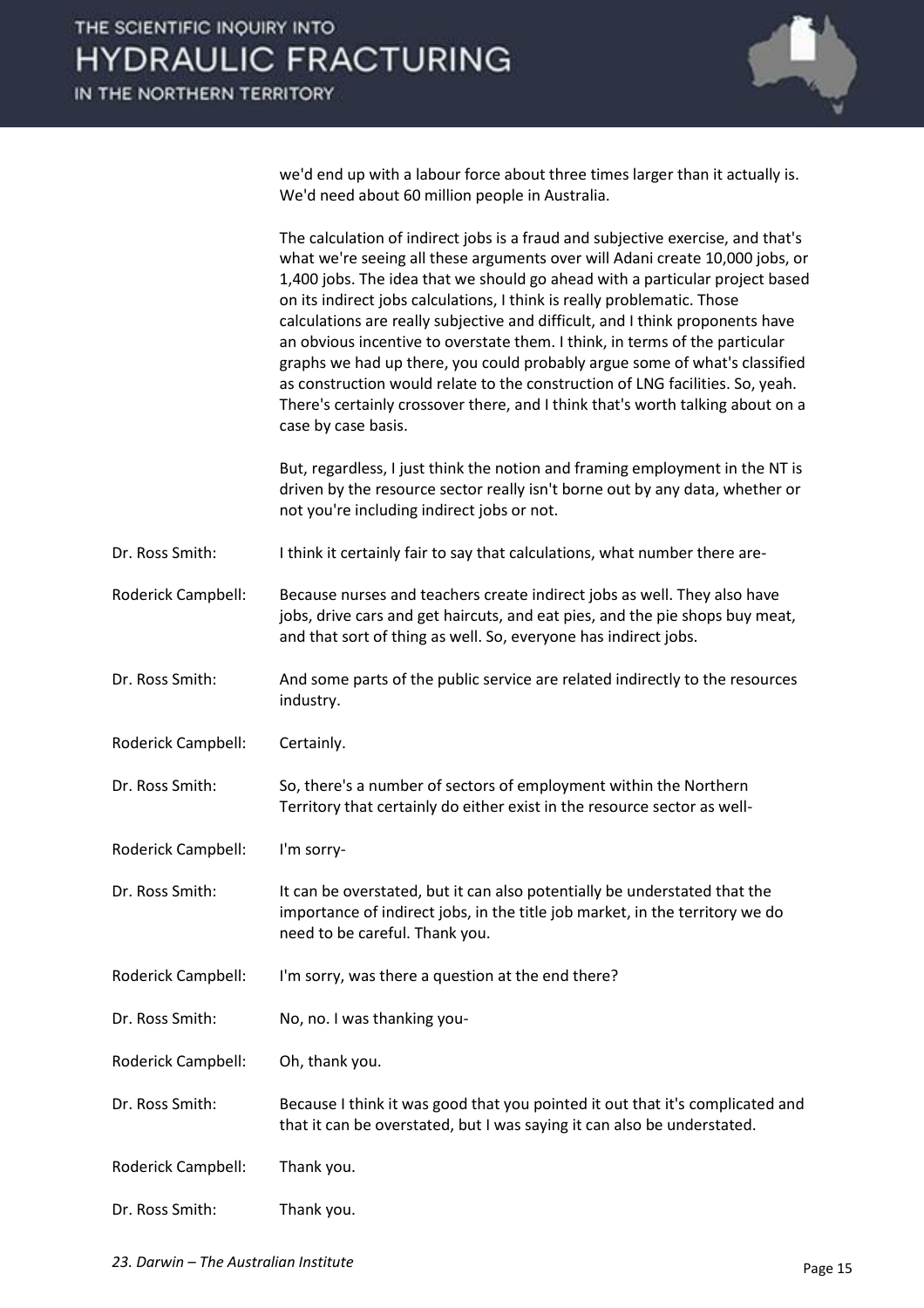IN THE NORTHERN TERRITORY



| Hon. Justice                   |                                                                                                                                                                                                                                                                                                                                                                                                                                                                                                                                                                                                                                                                                                                                                                                                                                                                                                                                                                                    |
|--------------------------------|------------------------------------------------------------------------------------------------------------------------------------------------------------------------------------------------------------------------------------------------------------------------------------------------------------------------------------------------------------------------------------------------------------------------------------------------------------------------------------------------------------------------------------------------------------------------------------------------------------------------------------------------------------------------------------------------------------------------------------------------------------------------------------------------------------------------------------------------------------------------------------------------------------------------------------------------------------------------------------|
| Rachel Pepper:                 | Dr. Andersen.                                                                                                                                                                                                                                                                                                                                                                                                                                                                                                                                                                                                                                                                                                                                                                                                                                                                                                                                                                      |
| Dr. Alan Andersen:             | One of the key concerns, to me, about stakeholders is about water<br>availability, water [inaudible]. It seems that, in many of these operations,<br>cost of water is not factored into anything. Could you comment, perhaps, on<br>the economics of water supply, and how that might be factored into these<br>kinds of operations?                                                                                                                                                                                                                                                                                                                                                                                                                                                                                                                                                                                                                                               |
| Roderick Campbell:             | So, certainly, in terms of if you're doing a CGE model analysis, you usually<br>wouldn't have a line for water. Most of these models are based on tables<br>called input output tables, which the ABS calculates. And they estimate what<br>inputs each industry takes from each other industry, and what outputs it<br>sells to each other industry. But, water is almost never  I've heard of<br>academic exercises that try that. But, in terms of-                                                                                                                                                                                                                                                                                                                                                                                                                                                                                                                             |
| Dr. Alan Andersen:             | In terms of environmental economics, which is-                                                                                                                                                                                                                                                                                                                                                                                                                                                                                                                                                                                                                                                                                                                                                                                                                                                                                                                                     |
| Roderick Campbell:             | In terms of environmental economics, it's obviously a huge issue, and what<br>I'd love to see would be some cost benefit analysis around potential use of<br>water in different parts of the Territory. And, also, I'm not exactly sure how<br>Northern Territory water rights work, but in projects I've looked at, for<br>example, in the southern highlands of New South Wales; it'd be really<br>important to look where water pricing is relatively transparent. I'm always<br>concerned when I see a coal mine come in and say, "Well, we'll just buy up<br>all this water at \$2,000 a mega litre." Except, they might be buying  Which<br>might be okay. That might be the market rate for buying five mega litres.<br>But, if you're looking at a sort of grand water region that has a total of 40<br>mega litres, and you're looking at potentially impacting 19 of those,<br>suddenly, I think you've got to do some different analysis on the value of<br>that water. |
| Hon. Justice<br>Rachel Pepper: | And ecosystem services.                                                                                                                                                                                                                                                                                                                                                                                                                                                                                                                                                                                                                                                                                                                                                                                                                                                                                                                                                            |
| Roderick Campbell:             | I'm sorry?                                                                                                                                                                                                                                                                                                                                                                                                                                                                                                                                                                                                                                                                                                                                                                                                                                                                                                                                                                         |
| Hon. Justice<br>Rachel Pepper: | Ecosystem services calculations as well.                                                                                                                                                                                                                                                                                                                                                                                                                                                                                                                                                                                                                                                                                                                                                                                                                                                                                                                                           |
| Roderick Campbell:             | Certainly. So, I think that is really hard, and I think that's why it's very<br>difficult when it's so unclear what the development of an unconventional<br>gas industry might look like, and its size, and timing. So, that kind of analysis<br>is really difficult.                                                                                                                                                                                                                                                                                                                                                                                                                                                                                                                                                                                                                                                                                                              |
| Dr. Alan Andersen:             | But important.                                                                                                                                                                                                                                                                                                                                                                                                                                                                                                                                                                                                                                                                                                                                                                                                                                                                                                                                                                     |
| Roderick Campbell:             | But important, definitely.                                                                                                                                                                                                                                                                                                                                                                                                                                                                                                                                                                                                                                                                                                                                                                                                                                                                                                                                                         |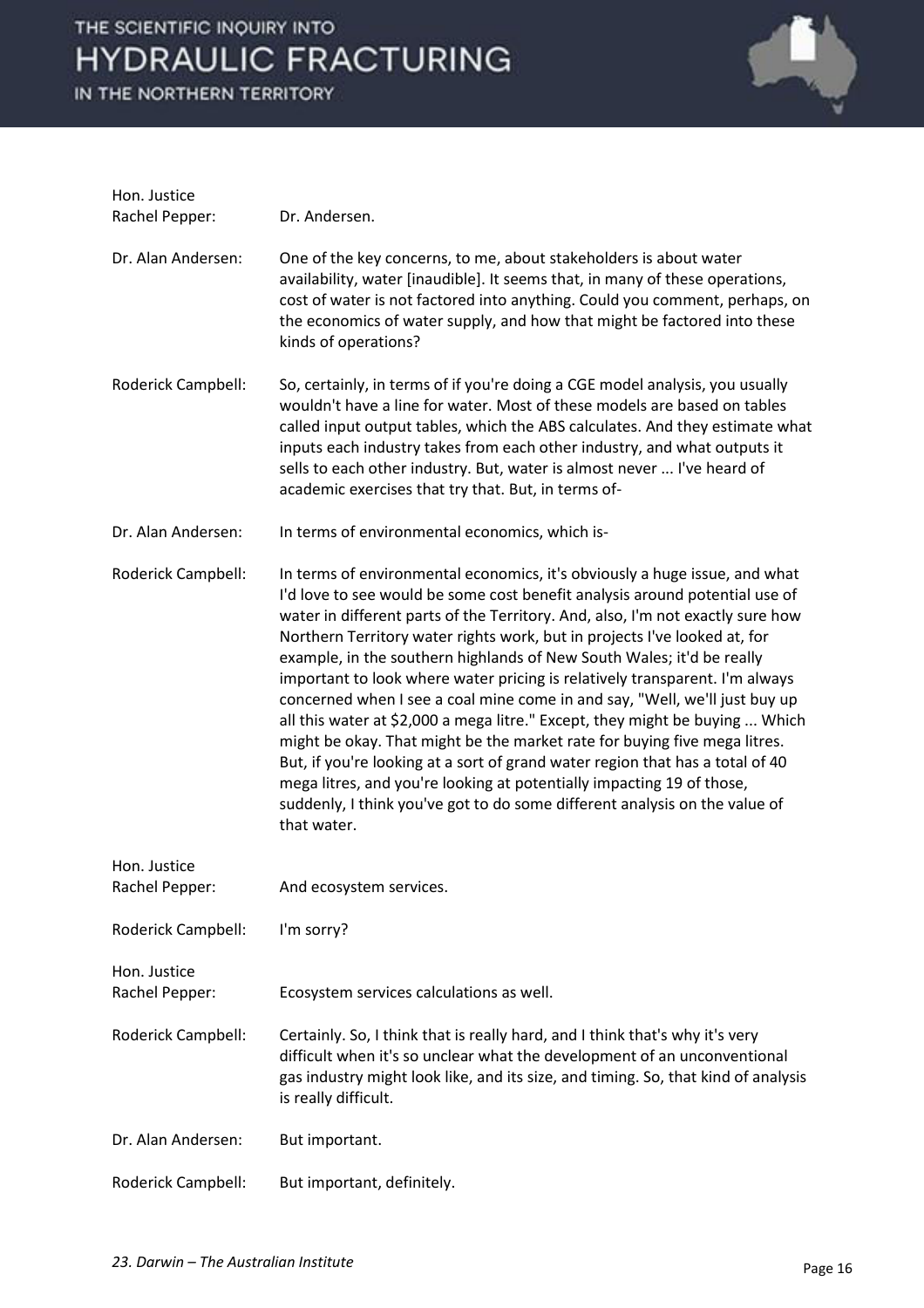IN THE NORTHERN TERRITORY



Hon. Justice Rachel Pepper: Dr. Ritchie.

Dr. David Ritchie: Thank you, Mr. Campbell. You have gone to some lengths to, I suppose, put a corrective in the way of the economic significance of the resource sector, as regarded from a policy point of you. I think you probably overstated, and I think you said that cute example of doing it by area was a step too far, quite frankly; but, I get your point. I think, though, that the thing about the resource ... Well, there's two things. One, is that we all get that the Territory is heavily subsidised by everybody else. But, part of the proposition, as a federation, is that the territories and states that are receiving money from everybody else are doing what they can to become as independent economically as possible.

> And so, it's been, in Northern Territory, when it was run by the South Australian government, the Commonwealth government, and now it's a selfdriven territory. It's part of policy to develop the resources that we have as best we can. And one of the things that I wanted you to comment on was, the thing about the resource industry is that it does stuff in the regions, and that one of the arguments that there are benefits, that they can put infrastructure roads, among other things, airstrips, and actually create employment in areas where there is none. And I think that that's the stuff we're really focusing on; are the benefits that are likely to come from this industry actually going to deliver something that can be captured. I mean, we all understand that it's not necessarily forever, but there is an enduring value created in the regions. And I think that's the important thing. I just wondered if you've got any comments on that, or how might this go about it?

Roderick Campbell: Yeah. I take your point that we should be encouraging states to be as independent as possible. But, I'd argue that doesn't mean you'd develop everything or anything; and especially not when the economics and risks of something are really quite challenged. But, I certainly take your point, and it's a regularly discussed potential benefit of development in the regions. I guess, as an economist, if my policy, or if my minister's or government's policy goal was roads and airstrips, I'd recommend directly building roads and airstrips, rather than hoping that an industry might build them for us. And I'd want to assess what are the costs and benefits of building a particular road, or a particular airstrip, and how can it be best built to maximise those benefits, rather than getting into the vexed question of, "We'll hope that the gas company will build a road that also maximises, or at least contributes, to community benefits." Economists are usually concerned about those kind of indirect options like that.

> So, yeah. This comes to a broader question of how do we develop Northern Australia? Or, how do we develop regional Australia? I guess Northern Australia's in the news a lot because we had and now we have again a minster for northern Australia, and we have \$5 billion to spend on Northern Australia. I'd love to see a more sophisticated discussion around how do we develop Northern Australia, and how do we develop regions in Northern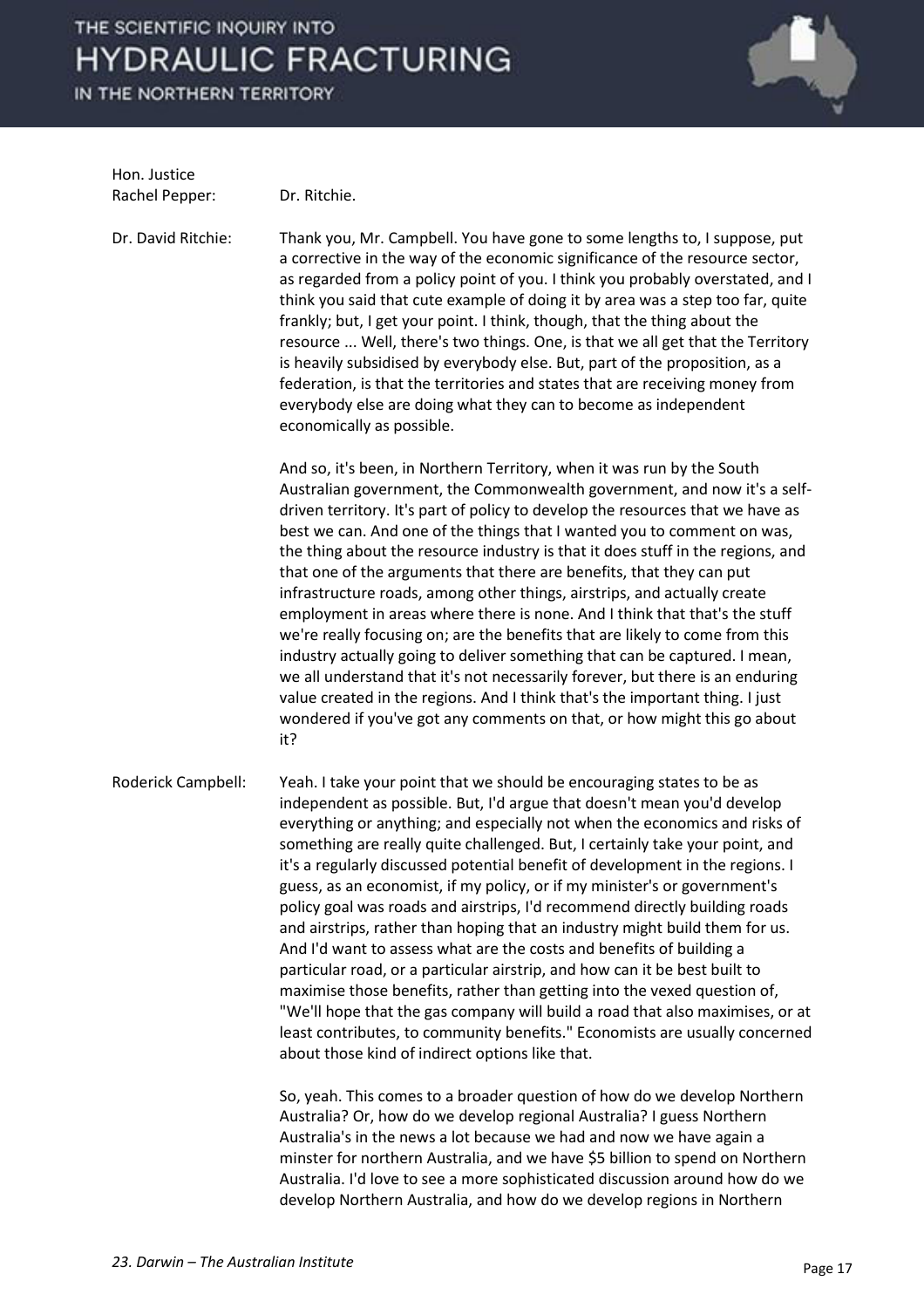

Australia. Really, look at what do we want that to mean? Do we want that to mean big dams and big mines, or do we want to actually invest in communities that we've got there, in making them places that people want to live in, people want to move to, and people want to stay in.

|                    | And so, I think there's no shortage of ways we can develop Northern<br>Australia and develop regional Australia. It's certainly not an easy task,<br>because, by a lot of measures, we've been going backwards since about the<br>1850s. But, I think there's a lot of ways to do it, and I think hoping that it'll<br>be done indirectly by an extractive industry is optimistic at best, and tends<br>to ignore the reality that state governments end up building things for<br>resource industries rather than the other way around. We put out a paper a<br>couple of years ago where we'd crawled through each state and territory's<br>budget papers for six years, looking at line items, and estimating whether or<br>not they entirely, mainly, or partly, were for the benefit of the resource<br>industry. |
|--------------------|------------------------------------------------------------------------------------------------------------------------------------------------------------------------------------------------------------------------------------------------------------------------------------------------------------------------------------------------------------------------------------------------------------------------------------------------------------------------------------------------------------------------------------------------------------------------------------------------------------------------------------------------------------------------------------------------------------------------------------------------------------------------------------------------------------------------|
|                    | And so, over six years, state governments had spent \$18 billion, to some<br>extent, building things that were for the resource industry. So, the resource<br>industry building things for communities  I mean, there's contrary<br>examples; sure. Certainly, I follow, in New South Wales, voluntary planning<br>agreements and things like that. But, you don't have to ask me; you can ask<br>WA Treasury. When they go into GST negotiations, they go armed with<br>estimates of how much it's cost them to develop gas in the northwest shelf.<br>I think their estimate was about \$8 billion was how much it cost the state to<br>develop the northwest shelf.                                                                                                                                                 |
|                    | So, I certainly take your point, and there's potential there, but if that's the<br>policy goal, I think there's better ways of doing it, and it also ignores a lot of<br>the costs that state governments end up incurring.                                                                                                                                                                                                                                                                                                                                                                                                                                                                                                                                                                                            |
| Dr. David Ritchie: | Can I just [inaudible]?                                                                                                                                                                                                                                                                                                                                                                                                                                                                                                                                                                                                                                                                                                                                                                                                |
| Hon. Justice       |                                                                                                                                                                                                                                                                                                                                                                                                                                                                                                                                                                                                                                                                                                                                                                                                                        |
| Rachel Pepper:     | Yes.                                                                                                                                                                                                                                                                                                                                                                                                                                                                                                                                                                                                                                                                                                                                                                                                                   |
| Dr. David Ritchie: | So, your research would indicate that that's a risk that we would be wanting<br>to draw the government's attention to. In that work that you've done, is<br>there any  Apart from making sure that you're not subsidising the whole<br>effort, are there any other downsides, though? I mean, apart from once the<br>environmental stuff, and we're dealing with that and the social issues. I<br>mean, you use a sort of a  You said, either we do it kind of properly, where<br>we're investing in communities, or we have this rampant kind of other<br>industry, that's sort of a bear. That's the way you're speaking it's an either<br>or. And I don't necessarily see if there's an either or if you can get it right,                                                                                          |

Roderick Campbell: Yeah, sure. I take your point that there's probably a lot of grey between those ends of black and white. [crosstalk]

which is what this whole commission's been set up to do.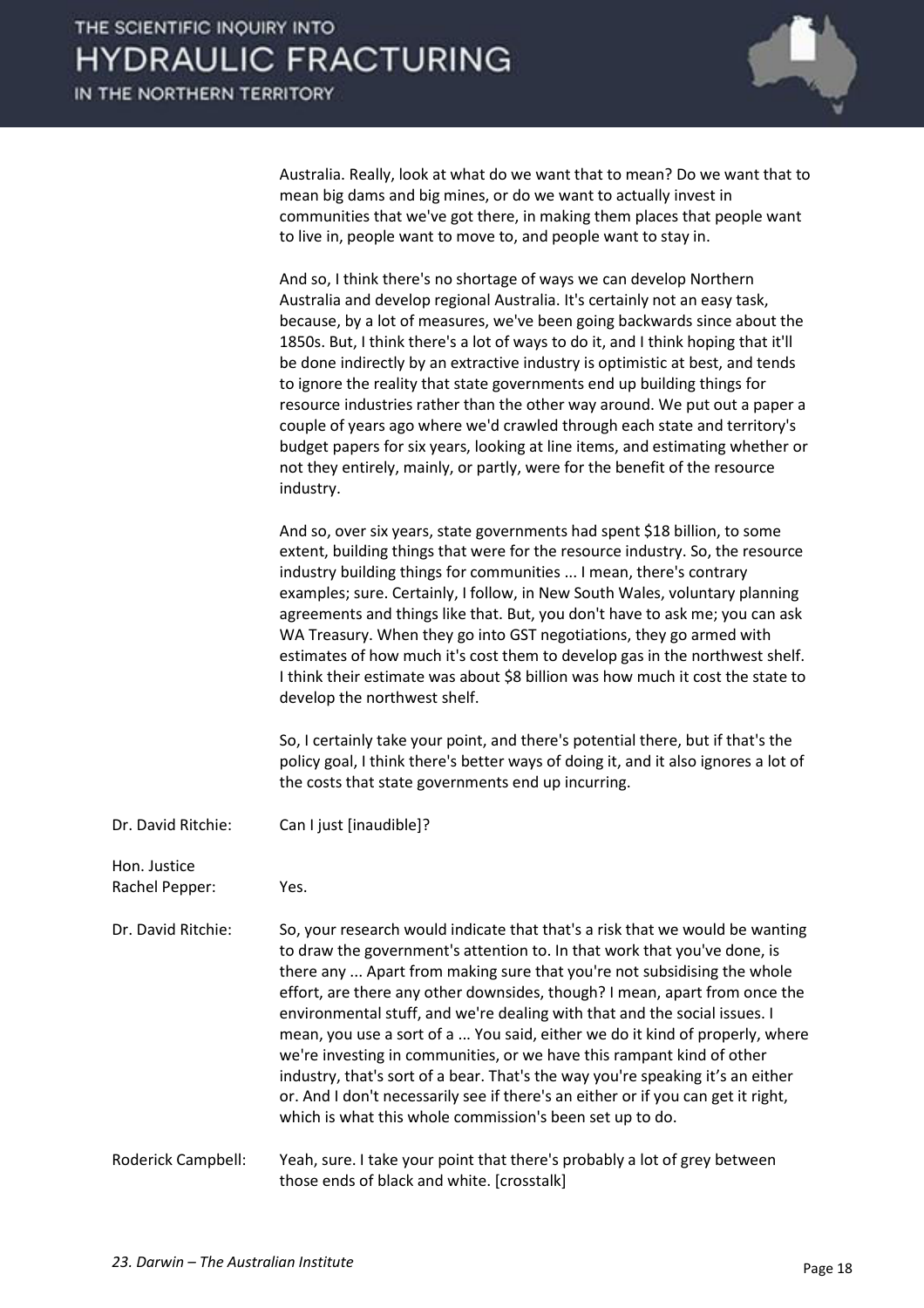IN THE NORTHERN TERRITORY



| Dr. David Ritchie:             | Possibly light.                                                                                                                                                                                                                                                                                                                                                                                                                                                                                                                                                                                                                                                                                                                                                                                                                                 |
|--------------------------------|-------------------------------------------------------------------------------------------------------------------------------------------------------------------------------------------------------------------------------------------------------------------------------------------------------------------------------------------------------------------------------------------------------------------------------------------------------------------------------------------------------------------------------------------------------------------------------------------------------------------------------------------------------------------------------------------------------------------------------------------------------------------------------------------------------------------------------------------------|
| Roderick Campbell:             | But, I guess it's also worth, I think, having a think about the  Well, I realise<br>we're probably out of time; about the northern gas pipeline, and what it sort<br>of represents. At least according to the public recording of it, it's something<br>that a company's going to put \$800 million into to transport \$20 million<br>worth of gas per year. They're not going to get the \$20 million for<br>transporting it. Clearly, someone else is going to be picking up the tab for<br>that. And, unfortunately, we're not sure who it is, but I would venture to<br>guess that either the tax payers, or Power Water customers, who are largely<br>the same people, are looking at picking that up.<br>So, there could be benefits along a pipeline there; sure. But, they often                                                        |
|                                | come at costs. But, I take your point.                                                                                                                                                                                                                                                                                                                                                                                                                                                                                                                                                                                                                                                                                                                                                                                                          |
| Dr. David Ritchie:             | Okay. Thank you. Thank you.                                                                                                                                                                                                                                                                                                                                                                                                                                                                                                                                                                                                                                                                                                                                                                                                                     |
| Hon. Justice<br>Rachel Pepper: | And that remark about the pipeline you'd have to accept is, again, is<br>speculation, to use your word.                                                                                                                                                                                                                                                                                                                                                                                                                                                                                                                                                                                                                                                                                                                                         |
| Roderick Campbell:             | No, actually. I don't think so. I mean, that's pretty publicly out there, that<br>this pipeline will cost \$800 million.                                                                                                                                                                                                                                                                                                                                                                                                                                                                                                                                                                                                                                                                                                                        |
| Hon. Justice<br>Rachel Pepper: | It's more about who's picking up the cost, all right. You see you've got some<br>data or evidence to show who's picking up the costs for the shortfall?                                                                                                                                                                                                                                                                                                                                                                                                                                                                                                                                                                                                                                                                                         |
| Roderick Campbell:             | So, Jemena, as I understand it, based purely on publicly available<br>information; Jemena will pay the capital cost of \$800 million, and they have<br>some kind of take or pay agreement with Power Water that isn't public, and<br>we don't know what that take or pay agreement might be, and what terms it<br>might be on. So, perhaps, Jemena are just hoping that there'll be a lot more<br>gas, or perhaps they have some kind of take or pay agreement. But, it just<br>seems like an incredibly irrational thing to do; to invest \$800 million in<br>something that's only going to transport \$20 million worth of gas. Because<br>that would take, what, 40 years to pay off, even if you were getting the<br>entire value of the gas to the pipeline operator. It's clearly not, on face<br>value, a financially sound investment. |
|                                | So, perhaps, there's some, again, strategic value in owning a monopoly<br>pipeline between the Northern Territory and the east coast of Australia.<br>Maybe they're banking on changes to policy. Or, maybe this take or pay<br>agreement provides some kind of better economic return. But, I mean, I<br>don't think it's speculation to say that, on the face of it, it appears a very<br>strange deal for Jemena shareholders, which are largely the Singapore<br>government and the Chinese government. Financially, it appears a very poor<br>deal, and we're not able to see what the agreement that it's based on is. So,<br>I guess, to some extent, it's speculation, but it certainly seems very strange.                                                                                                                             |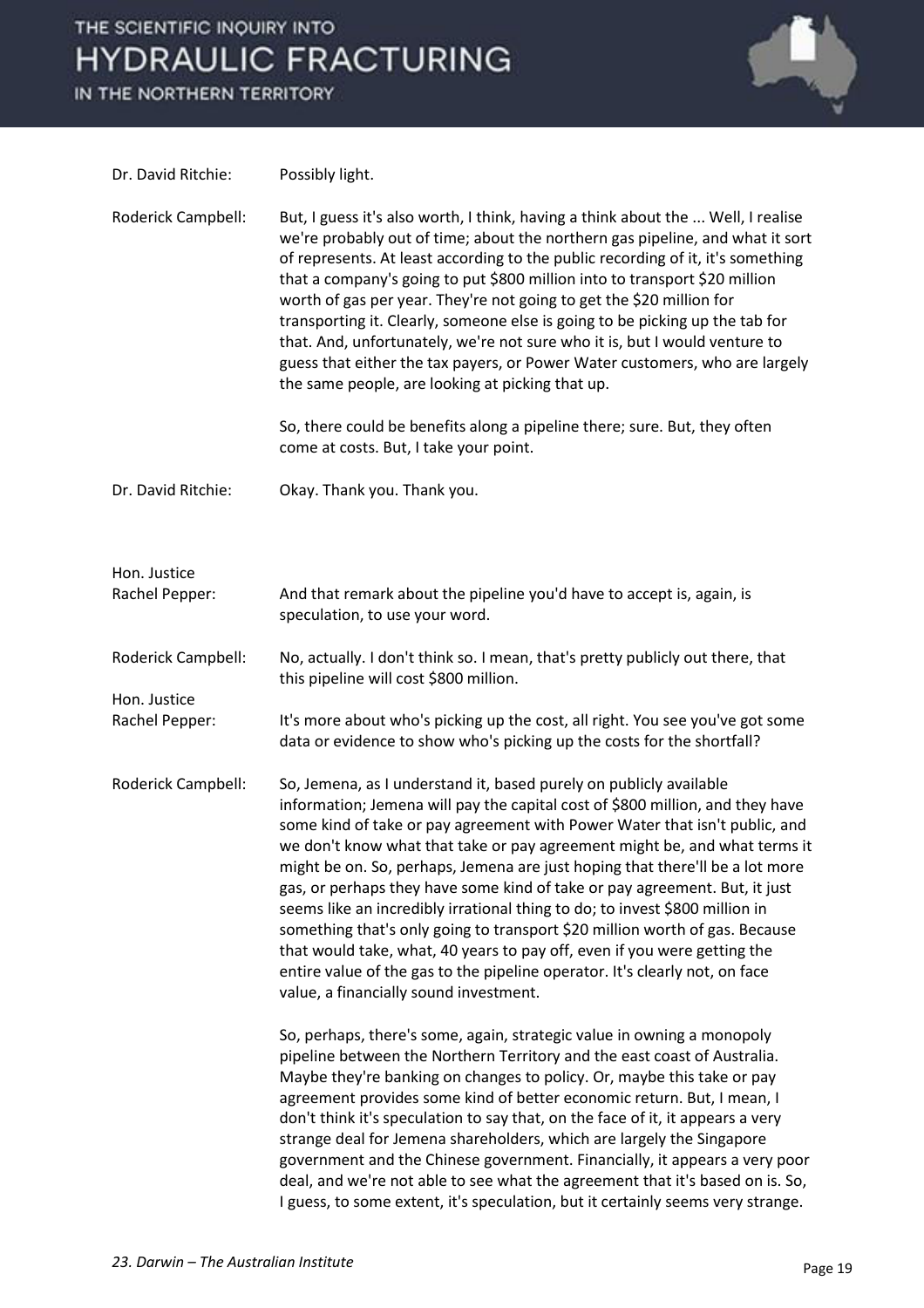IN THE NORTHERN TERRITORY



| Hon. Justice                   |                                                                                                                                                                                                                                                                                                                                                                                                                                                                                                                                                                                                                                                                                                                                                                                                                                                                                                                                                                                                                                                                                                                                              |
|--------------------------------|----------------------------------------------------------------------------------------------------------------------------------------------------------------------------------------------------------------------------------------------------------------------------------------------------------------------------------------------------------------------------------------------------------------------------------------------------------------------------------------------------------------------------------------------------------------------------------------------------------------------------------------------------------------------------------------------------------------------------------------------------------------------------------------------------------------------------------------------------------------------------------------------------------------------------------------------------------------------------------------------------------------------------------------------------------------------------------------------------------------------------------------------|
| Rachel Pepper:                 | Professor Hart.                                                                                                                                                                                                                                                                                                                                                                                                                                                                                                                                                                                                                                                                                                                                                                                                                                                                                                                                                                                                                                                                                                                              |
| Prof. Barry Hart:              | Just to comment on the discussion we're having on groundwater allocation;<br>the situation down south is that in each resource, and surface water and<br>groundwater, there is a sustainable diversion limit, what one can take out,<br>and that is divided into mega litre entitlements, a couple of thousand that<br>you talked about. So, at least using that, you might get the sustainable<br>diversion limit wrong, but that's the amount of water that can be taken, and<br>in fact, in service water it varies each year, in terms of you can have an<br>entitlement, but you don't necessarily get it during droughts. That's not<br>what the situation is in the Northern Territory. So, I think you sort of<br>indicated that a company might be able to exceed the diversion limit. If<br>that's done properly, it can't occur. The only way that they can get water is if<br>there's not the total allocate  They'd have to buy it from government,<br>otherwise, they'd have to buy it from another operator. So, I think there are<br>ways of ensuring that you don't get over allocation, at least in the situation<br>here. |
|                                | The other point I just want to check with you; we've had this discussion<br>about, which entices us, I guess, why the companies are lining up to develop<br>what you're arguing and what a few others have argue is an unsustainable<br>or very high price gas resource. I just wanted to check, I don't want to go<br>through it all again. You've put up some speculative ideas, and some others<br>that may have greater relevance; you're going to put some of that down in<br>written report? Okay. Good. Yep. Thank you.                                                                                                                                                                                                                                                                                                                                                                                                                                                                                                                                                                                                               |
| Hon. Justice<br>Rachel Pepper: | Any further questions? One last question, do you know whether or not, ACIL<br>Allen used the CGE analysis in their recent report, with respect to Adani, to<br>conclude that it was not profitable?                                                                                                                                                                                                                                                                                                                                                                                                                                                                                                                                                                                                                                                                                                                                                                                                                                                                                                                                          |
| Roderick Campbell:             | They didn't.                                                                                                                                                                                                                                                                                                                                                                                                                                                                                                                                                                                                                                                                                                                                                                                                                                                                                                                                                                                                                                                                                                                                 |
| Hon. Justice<br>Rachel Pepper: | They didn't? What did they use? Do you know?                                                                                                                                                                                                                                                                                                                                                                                                                                                                                                                                                                                                                                                                                                                                                                                                                                                                                                                                                                                                                                                                                                 |
| Roderick Campbell:             | I have read it, and it's largely  It's not a modelling exercise. It talks about<br>the logic of-                                                                                                                                                                                                                                                                                                                                                                                                                                                                                                                                                                                                                                                                                                                                                                                                                                                                                                                                                                                                                                             |
| Hon. Justice                   |                                                                                                                                                                                                                                                                                                                                                                                                                                                                                                                                                                                                                                                                                                                                                                                                                                                                                                                                                                                                                                                                                                                                              |
| Rachel Pepper:                 | It's more qualitative exercise rather than a quantitative exercise?                                                                                                                                                                                                                                                                                                                                                                                                                                                                                                                                                                                                                                                                                                                                                                                                                                                                                                                                                                                                                                                                          |
| Roderick Campbell:             | Yeah. And it goes into quite a lot of detail around the investment mandate<br>of the NAIF. It's really a consideration of, "Should NAIF money be put into<br>this rather than a modelling exercise?" So, it goes into a lot of those<br>regulations, risk apartheid statements, or lack thereof. So, yeah. It's a<br>qualitative look at, "Should NAIF money be going into this rather than a<br>modelling exercise on it?" I'll be really interested to compare their                                                                                                                                                                                                                                                                                                                                                                                                                                                                                                                                                                                                                                                                       |